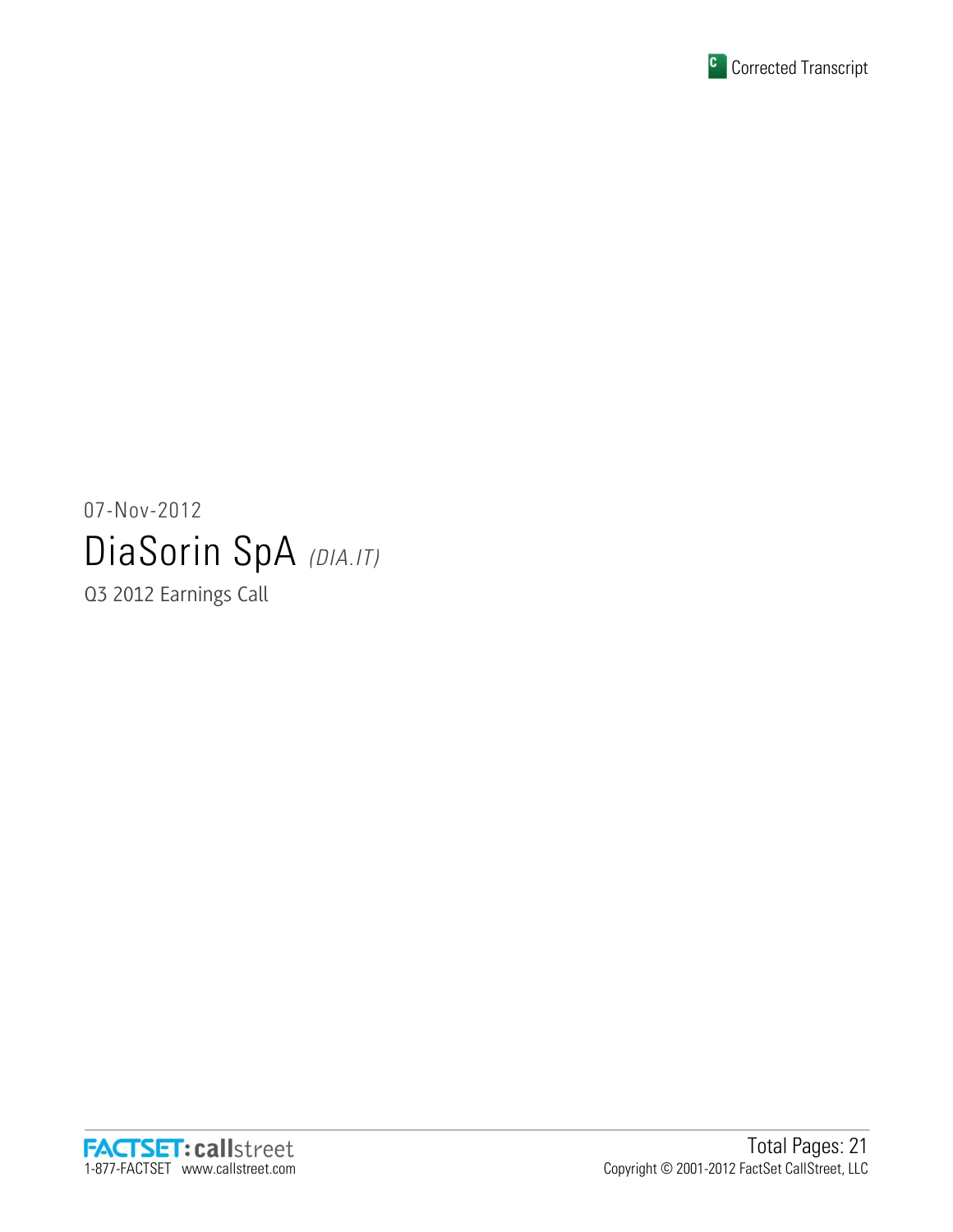# CORPORATE PARTICIPANTS CORPORATE PARTICIPANTS

Carlo Rosa CEO, Executive Director & General Manager, DiaSorin SpA

Pier Luigi De Angelis Chief Financial Officer & Senior Corporate VP, DiaSorin SpA

# OTHER PARTICIPANTS

Romain Zana Analyst, Exane BNP Paribas SA

Martin R. Wales Analyst, UBS Ltd. (Broker)

Peter J. Welford Analyst, Jefferies International Ltd.

Andrew E. Olanow Analyst, Morgan Stanley & Co. International Plc

Mathieu Chabert Analyst, Bryan, Garnier & Co Ltd. (France)

Maura Garbero Analyst, One Investments Holding SAGL

Elisa Corghi Analyst, Intermonte Sim SpA

Laurent M. Saglio Founding Partner & Chief Investment Officer, Zadig Asset Management LLP

# MANAGEMENT DISCUSSION SECTION

Operator: Good afternoon. This is the Chorus Call conference operator. Welcome, and thank you for joining the DiaSorin Third Quarter 2012 Results Conference Call. As a reminder, all participants are in listen-only mode. After the presentation, there will be an opportunity to ask questions. [Operator Instructions] At this time, I would like to turn the conference over to Mr. Carlo Rosa, CEO of DiaSorin. Please go ahead, sir.

# Carlo Rosa

CEO, Executive Director & General Manager, DiaSorin SpA

Yes. Thank you, operator. Ladies and gentlemen, welcome to the Q3 conference call. I will make the usual initial introduction discussing in detail the revenue evolution by product family and then by main geography, and then Mr. De Angelis will give you a snapshot on the financials.

Let's start from the CLIA product line and specifically all the non-Vitamin D products. Again, for the third consecutive quarter, we have experienced an overall strong growth in this product. In fact, in the quarter, growth has been 11.4% and this has been driven mainly by two factors in established economies, so Europe and U.S. [indiscernible] (01:34) line with all the new products in the area of HIV and hepatitis has been the real growth driver.

In emerging economies like China and Middle East, the traditional product lines like oncology with the installation of more LIAISONs have been a positive contributor to the growth.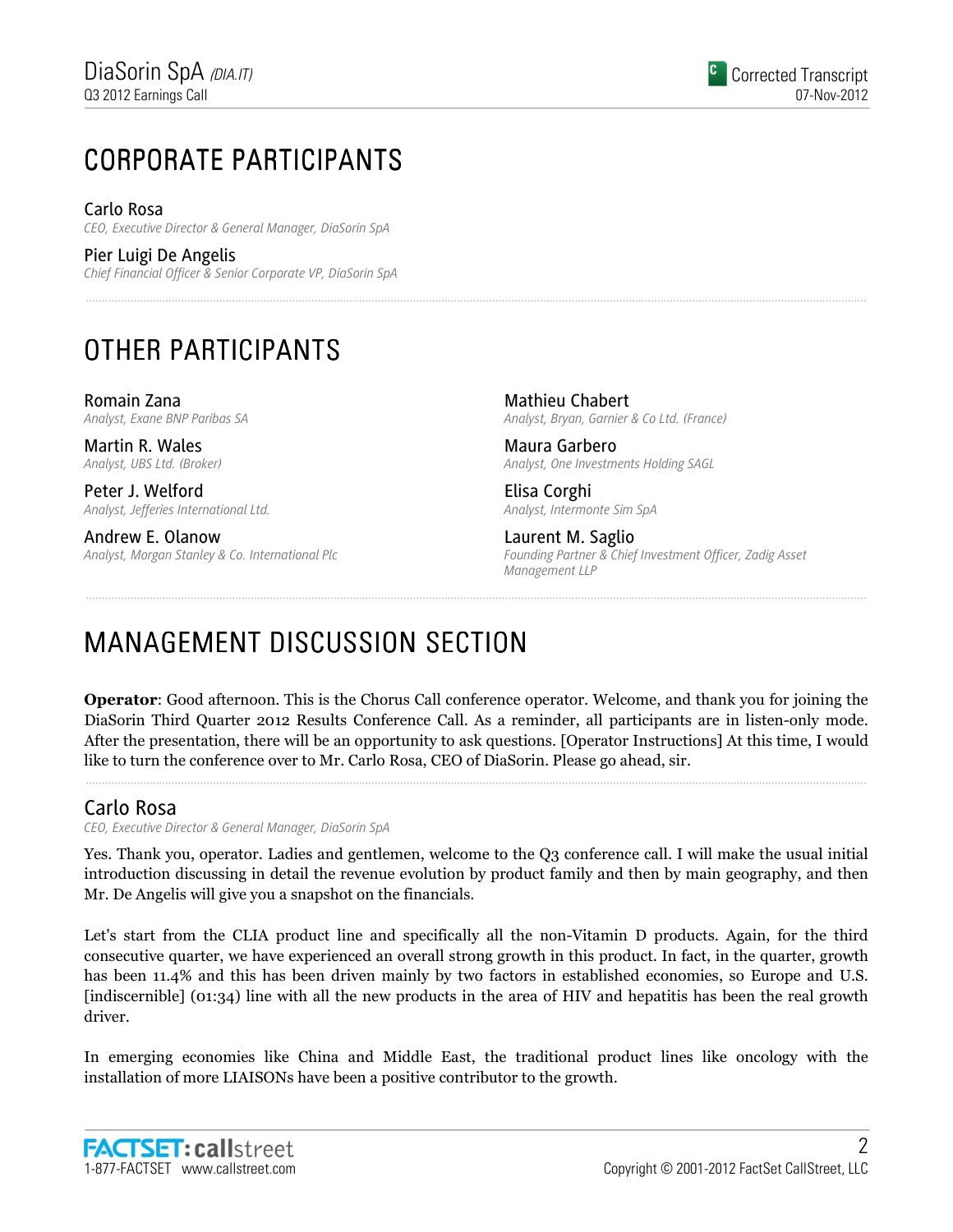As far as Vitamin D is concerned, we are seeing a different picture depending on the different geographies, and this is not new but it is something that we have been experiencing over the last three quarters.

In the U.S., Vitamin D in the quarter has been particularly weak due to the seasonal effect, but those are due to the coming into effect of all the renegotiated agreement as we have already discussed many times in the last few calls. Vitamin D decline versus last year has been around 20%. It is important to note that as of September 2012, 84% of the total agreement has been renegotiated and extended 24 to 36 months. We expect therefore that the price erosion, as we said, will continue until Q4 to then smooth out starting from quarter one next year.

In Europe, Vitamin D is down 15% in the quarter versus previous year. This has been quite exceptional since the Vitamin D business in the previous two quarters had been quite stable. We believe that this has been associated with an exceptional order in [indiscernible] (03:06) in a couple countries, and we expect the business to go back to its normal level in Q4. Clearly, also in Europe, there is a seasonal effect related to the low season in the summer.

In Australia, as I reported previously to the re-signing of the Sonic agreement, Vitamin D is around 50% in value versus last year but is up 30% versus previous quarter as a result of getting back in July from a competitor on the Vitamin D business on the second largest lab in the country. So overall worldwide, Vitamin D in the quarter is down 13.4% versus previous year.

Before we move away from Vitamin D, let me comment on the Japanese registration. All documents and responses to the regulatory agency request has been completed and accepted. We are therefore waiting for the Japanese regulatory body to organize a meeting with the main opinion leader in Japan to ask their opinion on the necessity towards this new product registered in Japan. This is a formal step but as I've said, this is necessary for the registration of all new diagnostic devices in Japan.

Due to the support provided in the last three years to DiaSorin by all the local clinical associations involved with [ph] Bone and Mineral expansion (04:29), we have no doubt that this meeting will result positively for the process and for the company, and support will be given to the registration on the Vitamin D [indiscernible] (04:39).

We expect the meeting to open by [indiscernible] (04:42) but since this is something not managed by us, by the company, our ability to affect the timeline is quite limited at this point. Meanwhile, as we already discussed itself, instruments that have been installed at the main customer site waiting for the green light to start testing.

Let me now move to Murex. Murex has been very strong in the quarter and with a record growth of 15% over last year.

Now, let me move now from product line to geography. So let me discuss sales trend in the main geographies. Let me first say that due to the way we are forced to report numbers in 2011 for Murex, my comments may slightly differ from the table presented in the press release. It is because up to the third quarter last year, a portion of the Murex revenues were still obtained through [ph] Abbott and Abbott (05:42) distribution center with a limited visibility from our side to the final destination.

Starting from quarter three this year, however, the material allocation of the Murex revenue by geography is possible, and therefore I will compensate by geography including the Murex revenues of the previous year.

So let's start from Europe. Europe is substantially flat versus last year in the quarter, but the numbers have neutralized that as to the different trends of the underlying businesses. So I would like to discuss then some different geographies.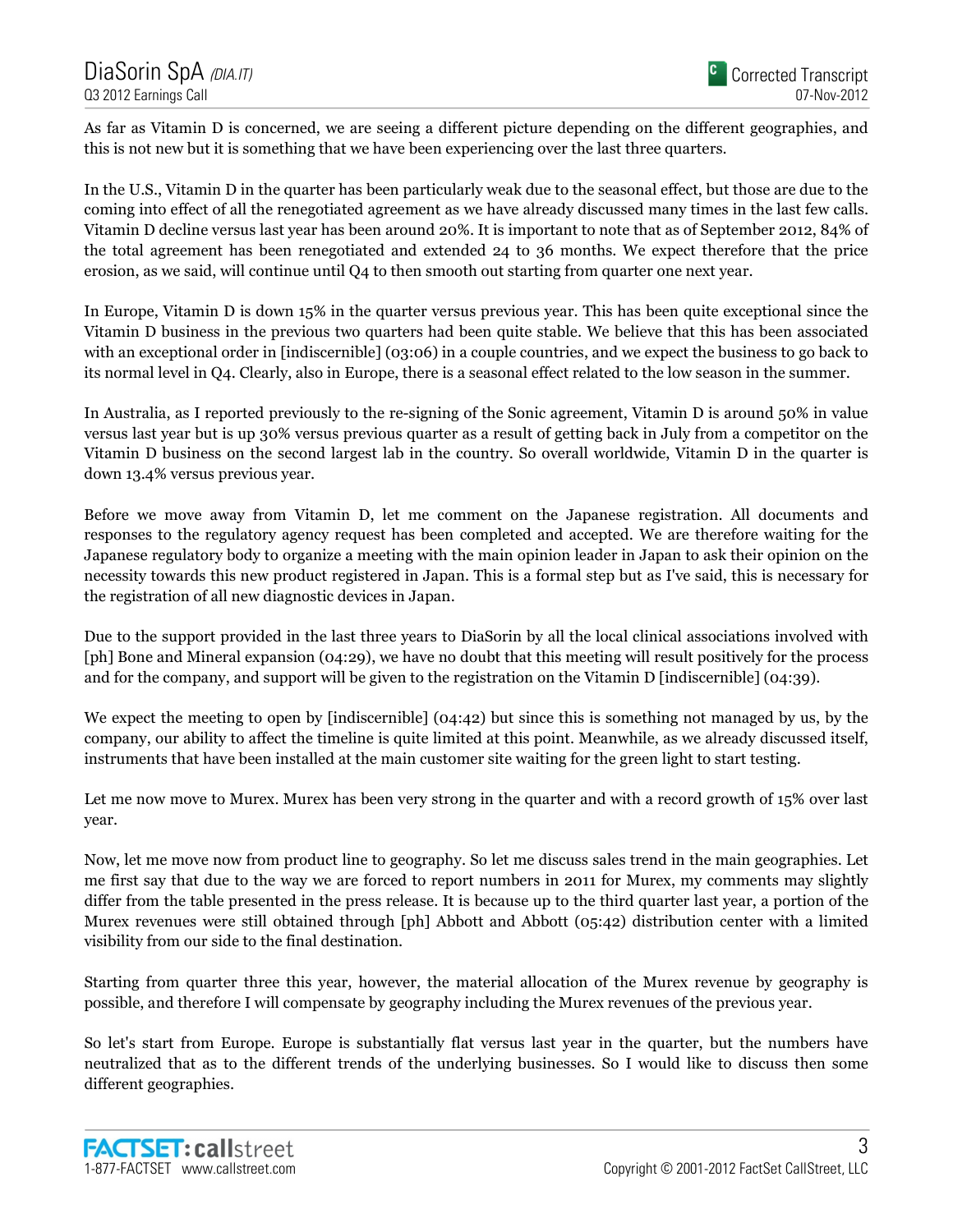In fact, Europe is split in three groups of countries. Germany, Austria, the Netherlands showed a growth, respectively, of 11% (sic) [11.6%] (06:30), 50% (sic) [53.2%] (06:31) and 11.6% (sic) [11.3%] (06:33). It is mainly related to the success of the LIAISON XL installation as they're now fully contributing to the sales development. Especially for Germany, the key is in the ability to win business within labs belonging to the Sonic Group and this, we believe, is related to the relationship established through Vitamin D in Australia. So we pay dearly in price for the renewal of the Vitamin D agreement, but now we are getting the contribution back throughout the Sonic Group with other product lines.

France. France after suffering in the first two quarters due to the reentering in the market of a large competitor of Vitamin D is now stable with a very limited loss versus previous year, I mean, around 3%. So quarter-on-quarter, France is down 3%. And we expect that this country will start to positively contribute to the growth starting from quarter 4 [ph] probably (07:32) towards Q1 next year.

Italy. Italy is now in a binder. Data reported from Assobiomedica, which is the Italian Diagnostics Manufacturers Association, show that the market where DiaSorin operates has been declining 5% in the quarter mainly driven by austerity measures. DiaSorin through a number of new customers, one, LIAISON XL has been able to outperform the market but as we speak, Italy is not a positive contributor to the growth. So the sales are stable but it's not contributing to the growth of the region.

Finally, Spain. We have decided to treat commercial activities, stop installations and drive the business in terms of profitability rather than growth. Depending from the outlook of 2013, we may decide to unfreeze the business next year. Otherwise, we will continue to drive margins until we will get a better visibility for this market. As a result of this decision, sales are down around 15% in the quarter. However, receivable are under control and the profitability of the subsidiary is guaranteed.

Now let's move to Asia Pacific. Asia Pacific with the exception of Australia, which we just discussed before, has shown a very strong growth driven as usual by the Chinese market which has grown in the quarter 34% over last year. By year end, the region installed base in China of [indiscernible] (09:05) LIAISON and this is the main reason for the success in the country. But let me also remind you that we've got the registration on LIAISON XL, which should be officially launched in December 8 in Shanghai.

It is also worth mentioning that in the rest of the area that we sent to distributor for the rest of Asia Pacific, we are experiencing a good growth which is 10.5% quarter-to-quarter.

In this region, in Asia Pacific, we have initiated a very strategic program in India as we have discussed in the past from an alliance with the Trivitron group. We have now hired all the necessary staff and will start operating from January 2013, while now we are transitioning the business from our current distributor to our own control.

Now let me do South America. South America is still an important corner in this quarter and this is mainly due to Brazil. In Brazil, the DiaSorin business is divided in three components, each of which is representing a different market segment.

The LIAISON business in the quarter has grown 30%. This is a business mainly related to [ph] research labs (10:18) where LIAISON has been traditionally successfully in the infectious disease product families.

Second is the Murex business which is what we inherited from Abbott. This is mainly a blood bank business. Sales had been traditionally quite stable due to a strategic start of the business in light of the launch of the LIAISON XL platform, which we expect to get approval by the end of quarter one next year.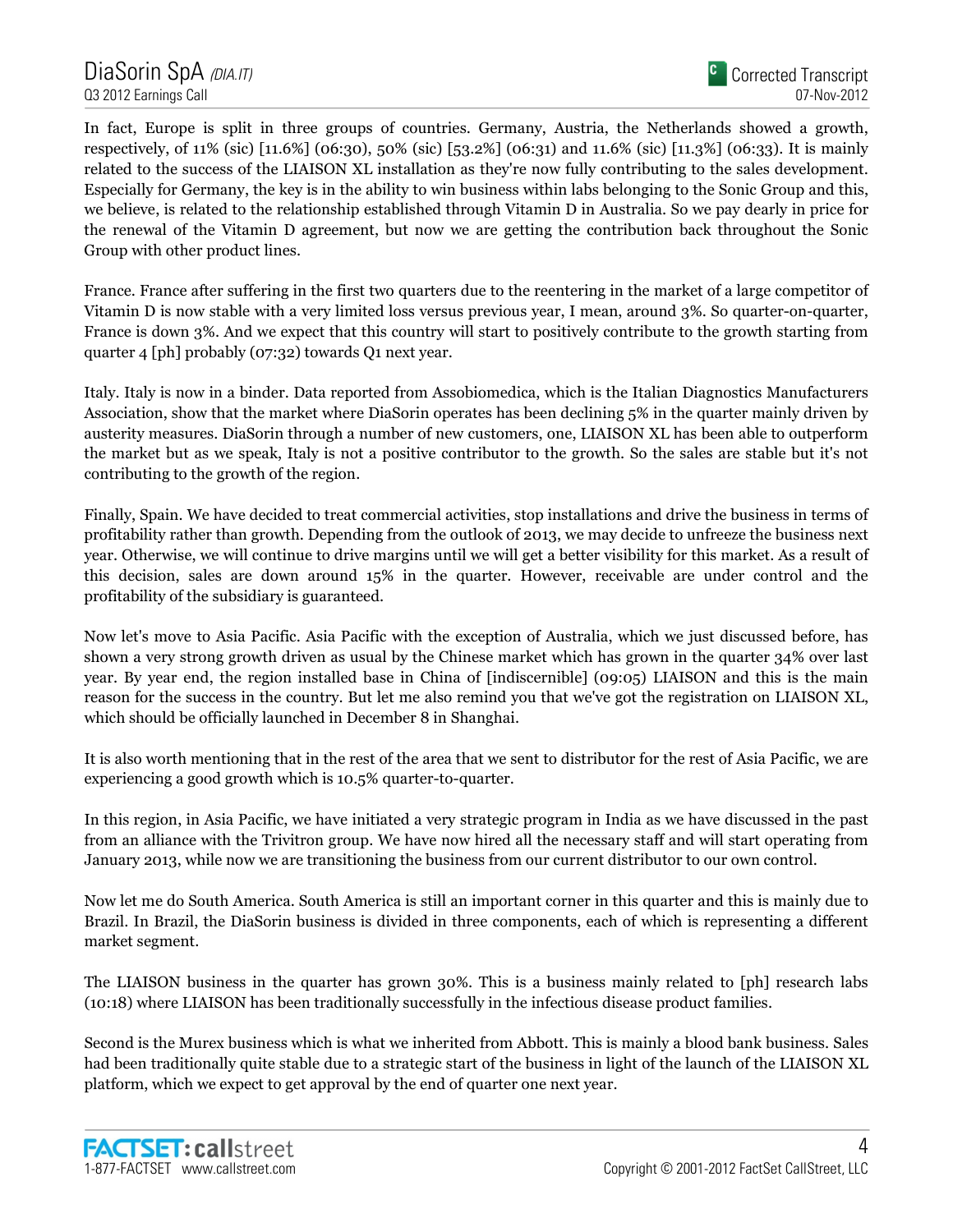Finally, there is a seasonal business related to certain large public tenders which are mainly driven by the government. As discussed in the previous quarters, a lot of tenders have finally been awarded in Q3, and we started [ph] seeing progress (10:56) in July. Therefore, you see the results of this tender in quarter three.

Then let's move to the U.S. We've already discussed about Vitamin D previously, so I will not touch again this subject. I would like to focus though on two separate opportunities in infectious disease, on LIAISON and molecular. As far as infectious disease is concerned, this frontline is up 22% versus last year and this has been the popular DiaSorin on the last quarters. We strategically believe that it is an area of future growth for the company, and we intend to invest in this area both bringing new products to the U.S. market.

As you know, we have a program to expand the LIAISON menu by 20 products, which is currently ongoing, but also we are also looking into opportunities of acquiring businesses in this clinical area to [ph] springboard (11:50) growth of our U.S. commercial subsidiary.

As far as molecular is concerned with transition in [indiscernible] (11:56) customers to DiaSorin, it is mainly a small business in HLA typing labs. However, we convinced ourselves that there is an opportunity which is provided by entering into this market, which is not crowded by the traditional big players and fits perfectly with the size of the NorDiag equipment. For this reason, we have decided to hire a dedicated sales force to specifically target the 200 HLA typing labs, which are available in the U.S. and we will start selling product from quarter one next year.

Let me now focus and discuss the XL placement. In the quarter, a total of 126 LIAISON XL have been installed, taking the total installed base of XL to 480 systems around which 60 are under evaluation and will start generating revenues from next quarter. This is something that we have considerably seen every quarter.

So a portion of the installed base is under validation and then starts generating revenues the following quarter. This is in line with our expectations considering that traditionally in Europe, installation do not occur in the month of August.

Let me now move to the R&D pipeline. As stated, DiaSorin pipeline is full of new products, and we've been delivering so far according to the [ph] promised (13:29) timelines.

In Q3, we have released and got a CE Mark for the HTLV-I and II assay which is very important assay to complement our blood bank [ph] final assay (13:41).

For Q4, we expect the new GDH assay for the C. difficile, and the Aldosterone assay to be made available to the market. The release of Aldosterone assay will be marking a historical moment for DiaSorin because it will be the 100th assay available on the LIAISON platform.

Now last but not the least, for the molecular line, in October, we have met all the analysts who have been working with DiaSorin in the last few years and we have unveiled our strategy for the molecular product line. This week, we obtained the CE Mark for the first two line products in LIAISON IAM analyzer which has been officially launched in Europe.

Now, let me now move to financials. Mr. De Angelis will drive you through the numbers, and then I will come back and comment on the extraordinary dividends. Luigi?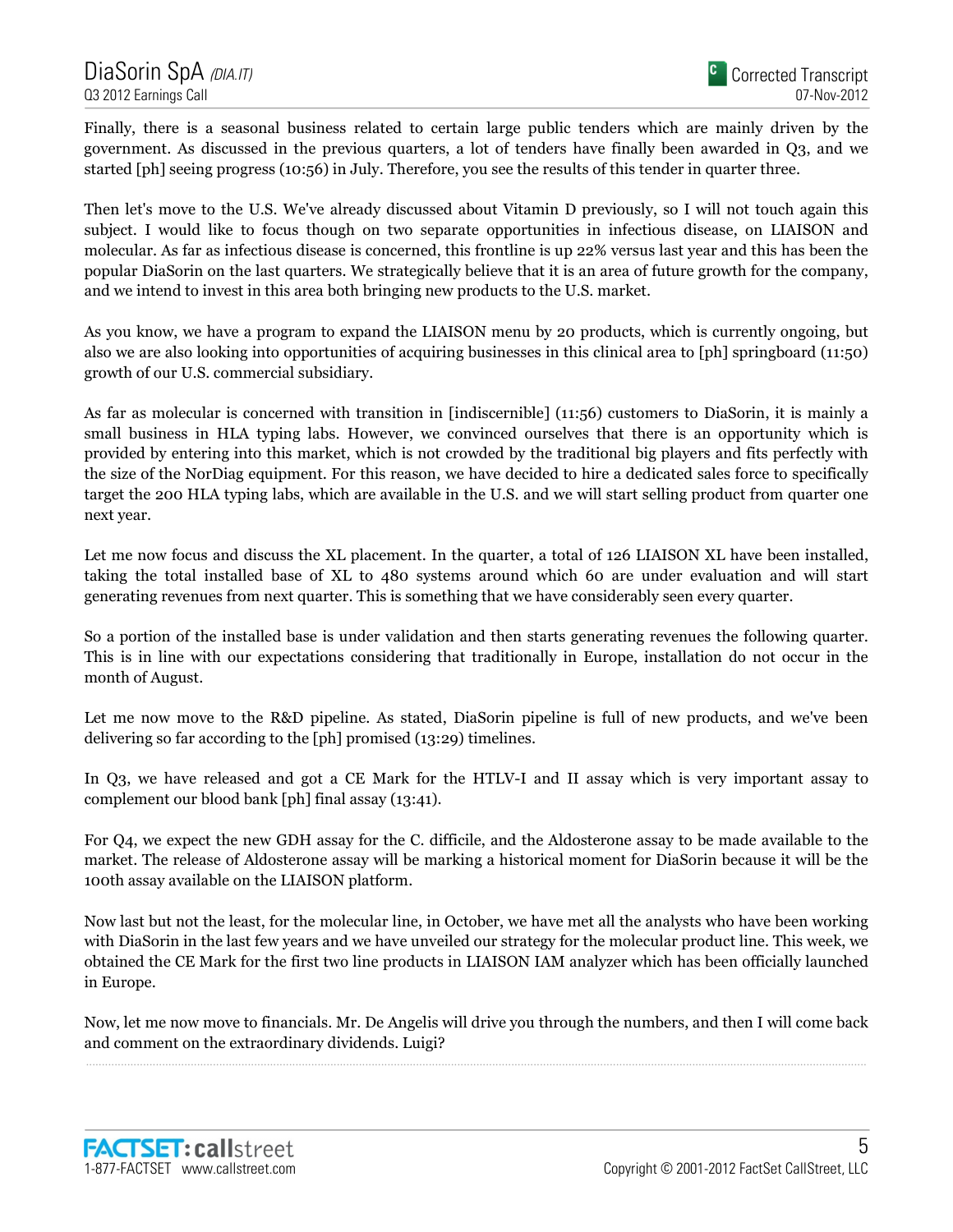# Pier Luigi De Angelis

Chief Financial Officer & Senior Corporate VP, DiaSorin SpA

Thank you, Carlo. Ladies and gentlemen, good afternoon. Let me focus your attention on some key relevant finds on the quarter ended of December 30. I would like to spend some minutes on the marginality of the group and our capability to keep our margin high. As we have already said in the last quarter's conference calls, 2012 has been and still is a transitional year for DiaSorin where the Vitamin D trend driven by an increase in price competition in some key markets in United States and Australia is offsetting our double-digit growth in all the rest of our CLIA business.

Anyway, we are still comfortable in keeping constantly our EBITDA marginality at a very high [ph] estimate (15:41) and significant level. Thanks for the fact that all our CLIA products enjoy a standard margin in line with Vitamin D and that their revenue trend is still growing double digit.

The NorDiag consolidation, although absolutely strategic and key to deploy our strategy at 360 degrees on molecular diagnostic, is partly affecting profitability. Said that, if we include the NorDiag business operation, our EBITDA summarized to  $\epsilon_{42.8}$  million equal to 41.2% on sales, a percentage in line with what already experienced in Q2 of 2012.

I would also like to point out our capability in containing our operating expenses. First, if we consider the nine months period, the increase of 5.9% would be [ph] 230 (16:50) basis point lower if we express at current exchange rate. Therefore, a constant exchange rate difference is equal to [ph] 3.6%. (17:00)

Second, bear in mind that OpEx increase already embeds the higher costs that we have to feed our molecular program both in term of R&D and sales and marketing.

To sum up, we are conscious in keeping our cost basis under control and focus in driving the company through 2012 according to what we promised and we committed.

We are also real comfortable to the capability of the group in generating a substantial amount of cash every month. Also, thanks to a wiser management of our net working capita where we have been able to reduce the timing in cash in our receivable while keeping under control also our inventory level. In fact, [ph] 2003, 2012  $(17:54)$  inventory was equal to  $\mathfrak{E}86.3$  million in line with the previous quarter. While our DSO has improved, notwithstanding the [indiscernible] (18:09) economic conditions in certain market where we operate.

Last but not the least, let me focus on our net results which improved 6.4% versus [ph] 2003 (18:25) of last year totaling €22.3 million ex-NorDiag. This is also the result of the policy that the group adopted concerning the management of the currency effect. And on our net financial position, which was positive for  $\epsilon_{75}$  million increasing of about  $\mathfrak{C}_2$ 3 million compared with the positive balance of  $\mathfrak{C}_5$ 2 million as of June 2012, and increasing €33.3 million compared with the positive balance of €1.6 million [ph] at the end (19:07) of 2011.

# Carlo Rosa

CEO, Executive Director & General Manager, DiaSorin SpA

Thank you, [ph] De Angelis. (19:11)

# Pier Luigi De Angelis

Chief Financial Officer & Senior Corporate VP, DiaSorin SpA

Thank you, Carlo.

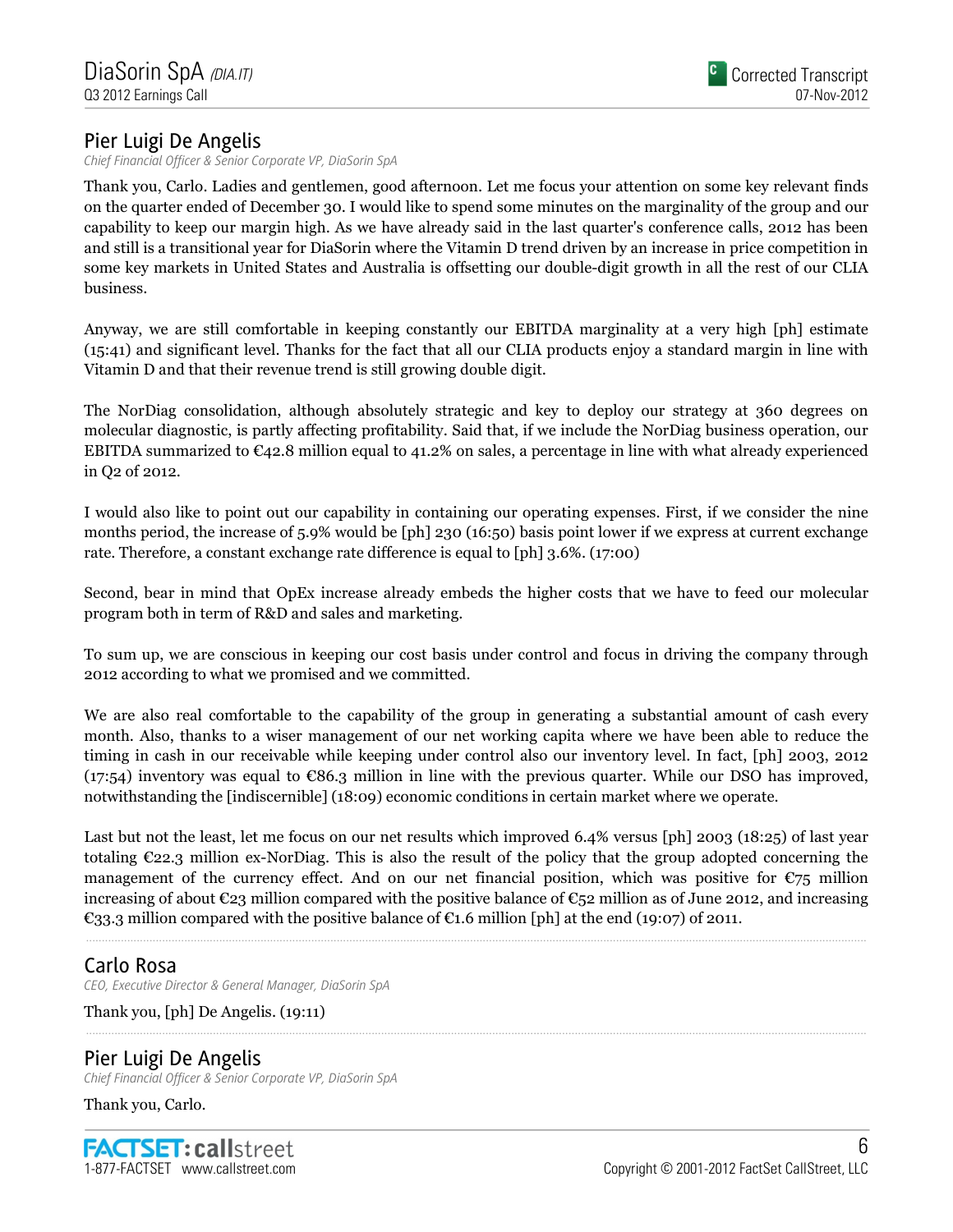CEO, Executive Director & General Manager, DiaSorin SpA

Okay before we move to the Q&A, let me just provide some comments on the decision of the Board of Directors to propose to the general assembly the distribution of an extraordinary dividend equal to  $\epsilon$ 0.83 per outstanding share, equal to a total amount of cash of  $\epsilon_{45}$  million. If we'll go back to 2011, DiaSorin distributed another dividend of  $\epsilon$ 22 million and both treasury shares for 44.9 million for a total amount of cash equal to  $\epsilon$ 67 million.

If we now look at 2012, as you know, we have already paid an ordinary dividend of  $\mathfrak{C}25$  million with both NorDiag for  $\mathfrak{C}7.6$  million leaving a net financial position as of September 30, 2012, of  $\mathfrak{C}75$  million with  $\mathfrak{C}92$  million available cash.

Now looking at the substantial and constant generation of cash that we currently generate, and we believe sustainable in the near future due to the high profitability of the business. And taking into account the current net financial position, the Board of Director decided today to propose a distribution of the extraordinary dividend of €0.83 per share.

Let me make clear that this decision does not affect our ability to grow the business by continuing our strategy for smart M&A whenever and wherever we find the target that fits our portfolio of technologies and products as we've been doing so far in the last few years.

Now, I think that we should turn to the Q&A section. Thank you, operator.

# QUESTION AND ANSWER SECTION QUESTION AND ANSWER

Operator: Excuse me, this is the Chorus Call conference operator. We will now begin the question and answer session. [Operator Instructions] The first question is from Romain Zana of Exane. Please go ahead, sir.

Romain Zana<br>Analyst, Exane BNP Paribas SA **Romain Zana**<br>Analyst, Exane BNP Paribas SA  $\bigodot$ 

Yes. Good evening. Thank you for taking my question. We see that you are approaching, I would say, the inflection point on the top line with a kind of stabilization also on the decline in Vitamin D. Looking forward, I mean, I'm asking about 2013, what kind of organic growth do you think you can achieve now that business is stabilizing in Vitamin D?

### Carlo Rosa

CEO, Executive Director & General Manager, DiaSorin SpA

Romain, unfortunately, if you well know, I cannot provide you an outlook to 2013. We plan to provide guidelines in March, I believe, and when we report the year end results. However, I spent a lot of time during this call trying to describe the different trends and the different geographies in detail because I wanted to give you the ability and give all the investors the ability to read through the numbers. As you said and as you have seen today, there are different trends and different geographies where as far as Vitamin D is concerned, as we have always said that from the beginning throughout 2012, there is an effect of stabilization of prices that will continue.

In other geographies – sorry, however, in the U.S., what we have seen is that the quality of the DiaSorin product has been more and more recognized, and it has allowed us especially in Australia to win back certain customers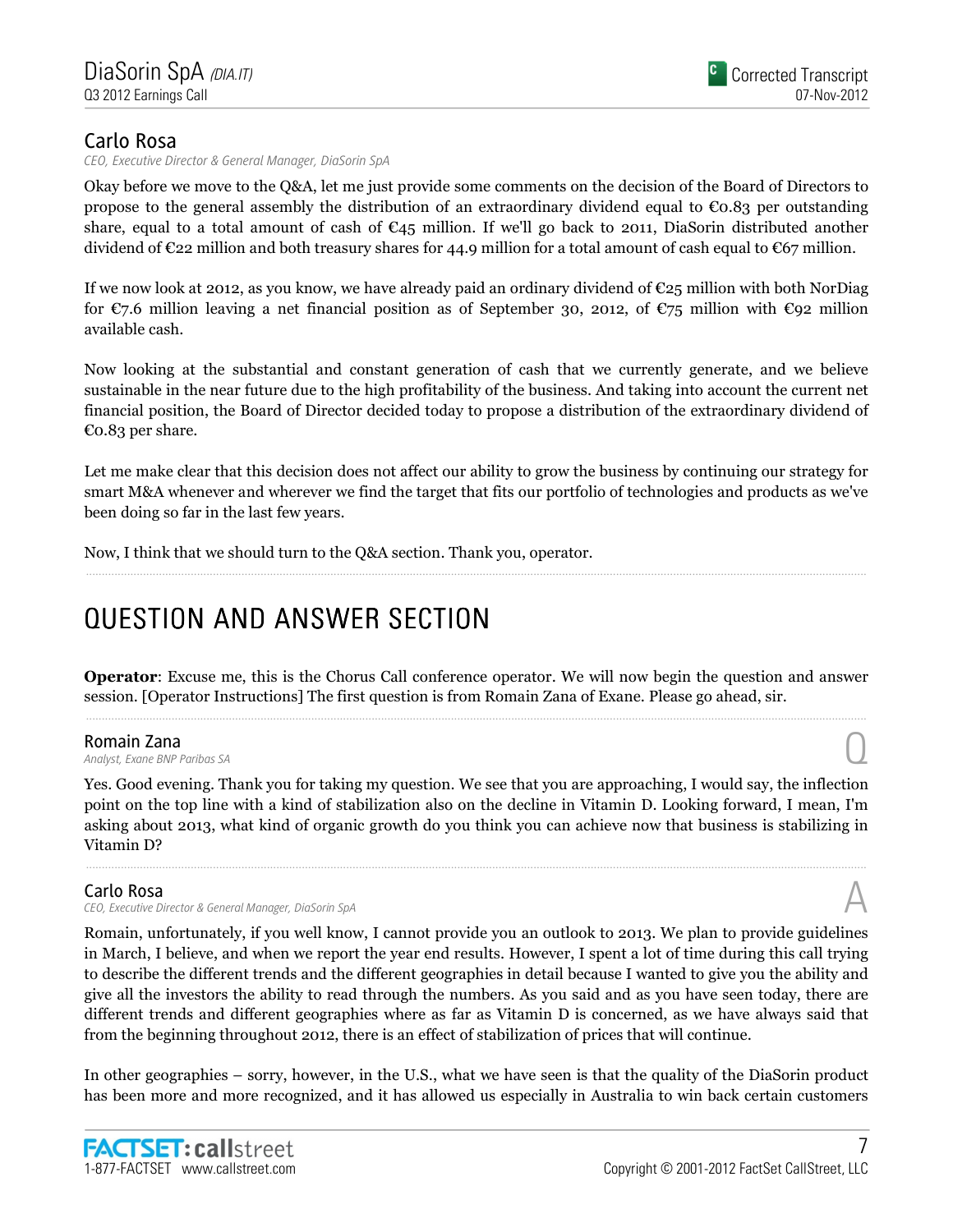DiaSorin SpA <sub>(DIA.IT)</sub> Q3 2012 Earnings Call

from competition. So it doesn't mean the quality drives price up unfortunately but in this world at least, quality drives [ph] customer respect. (23:45)

As far as Europe growth is concerned, my comment is very simple. It's a combination of two different stories now as the growth driven by XL in the north of Europe, some growth driven by XL and stabilization of business driven again by XL in Italy, which as we all know today is in a difficult situation. Then very clearly in the emerging countries, the business has been doing well and I believe will continue to do well. But as far as 2013 guideline, it's a little early.

**Romain Zana**<br>Analyst, Exane BNP Paribas SA **Romain Zana**<br>Analyst, Exane BNP Paribas SA  $\bigodot$ 

Okay. I just have a question just on the cash flow and the extraordinary dividend, as always from your side as you – I would say throughout the cash, throughout the shareholder return and because at this time, you don't have identified any specific acquisition target, do you consider that [ph] now to prevent (24:48) you to go for a potential acquisition on the [indiscernible] (24:53) as well?

### Carlo Rosa

CEO, Executive Director & General Manager, DiaSorin SpA

Well, Romain, the reason for the dividend is simple and I think understandable. We have a lot of cash on hand and we continue to generate a lot of cash. We have – as we've done last year and we repeat it this year, we've invested the portion of this cash when we don't find a target that is suitable. It will try to create value for the shareholder with the buyback program last year as the dividend this year. But very clearly, that doesn't leave the company stranded in terms of financial resources.

I've said that today, we have a net financial position  $\epsilon_{35}$  million. We have cash –  $\epsilon$  92 million in cash as of September. We plan to continue to generate cash and we have ability to conduct an acquisition campaign as we always done with the resources that we have. In terms of the other problem we need to consider is that as a manager, as a company, holding so much cash these days where and we cannot take any risk, so the yield that we guarantee to the shareholders that's accompanied for the cash is [ph] practically (26:10) zero.

It doesn't make sense, so we believe that we should be returning a portion of it back to the shareholders, so that they improve the yield on the cash themselves and – but we continue to look at the target with a clear intention as I said before when I made a comment specific to the U.S. to buy assets to strengthen our portfolio.

# **Romain Zana**<br>Analyst, Exane BNP Paribas SA **Romain Zana**<br>Analyst, Exane BNP Paribas SA  $\bigodot$

Okay. Thank you very much.

Operator: The next question is from Martin Wales of UBS. Please go ahead.

# **Martin R. Wales**<br>Analyst, UBS Ltd. (Broker) **Martin R. Wales**  $\bigcirc$  **Q** analyst, UBS Ltd. (Broker)

Hello, good evening. First question on the dynamics of LIAISON XL, if I work through your numbers correctly, I just want to clarify I've got this right. [ph] You sold (26:59) 126 LIAISON XLs and some of those are swaps for LIAISONs because LIAISON number [indiscernible] (27:05) quarter-on-quarter, is that right?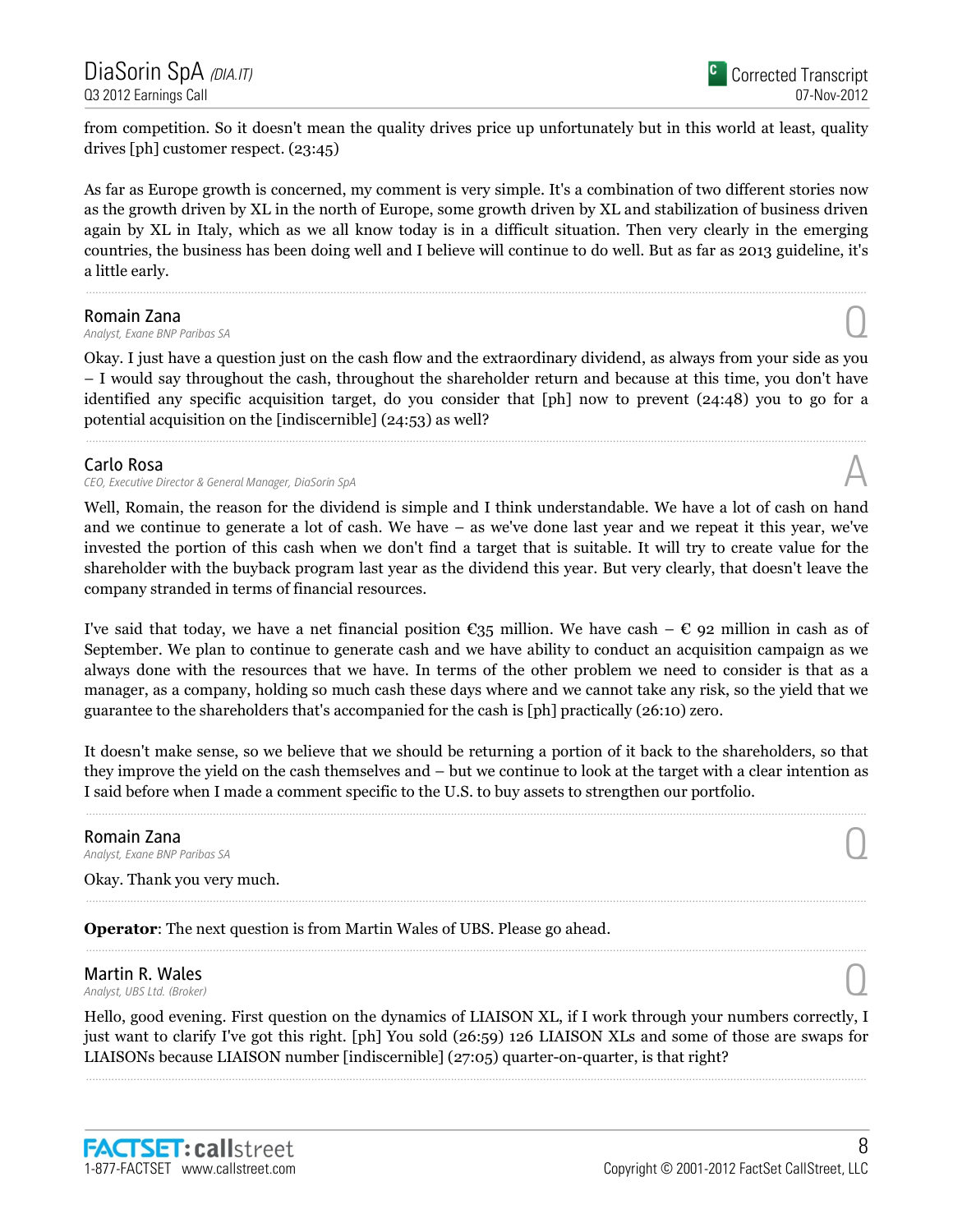CEO, Executive Director & General Manager, DiaSorin SpA

Yes, absolutely because – okay if you ask us. Listen, finish up the question and then I will comment on this.

# **Martin R. Wales**<br>Analyst, UBS Ltd. (Broker) **Martin R. Wales**  $\bigcirc$  **Q** analyst, UBS Ltd. (Broker)

Well, the second part of that question is where are we going by year end. You said 500, 600 net systems installed by year end. [ph] At what point of those (27:37) will be revenue generating given that [indiscernible] (27:38) revenue generating units in Q3, maybe just give us a little bit more color on what's going on dynamically here.

### Carlo Rosa

**Carlo Rosa**<br>CEO, Executive Director & General Manager, DiaSorin SpA  $\mathcal{A}$ 

Yes. We reaffirm I think the number that has been with – that the installation, and we said I believe was going to end up around 550 systems give or take. So in Q4, we have [ph] a final other (28:03) LIAISON XL – LIAISON XL installations.

In terms of the swap that you said, in quarter three, we completed the rollout of LabCorp, and we also completed the rollout of XL in certain key U.S. customers and therefore, we had an outflow of LIAISONs from these accounts that we [ph] create, so that we're fully (28:33) depreciated, cannot be reused and refurbished [ph] and we just toss them (28:38).

Very clearly, to do the math and when you swap systems, it's quite complicated because, as you know, every one, every two LIAISONs, you can place one XL or let me say the ratio is probably 2:3 which means that if you look – when you do the swaps of multi LIAISON platforms with LIAISON XLs, if you just look at the total number of a combination of LIAISON and LIAISON XL, it looks like the company is penalized but this is far [indiscernible] (29:11) mathematics when you put inside a bigger system substituting multiple smaller systems, okay.

In terms of what you asked on the profit generation of LIAISON XL. Yes, we have a rolling, which is usually around 15% of the installed based on LIAISON XL so the total installed based which are there for validation and then they kick in the following quarter. So I would say it should be quite physiological to have between 10% and 15% on a quarterly basis under validation.

# **Martin R. Wales**<br>Analyst, UBS Ltd. (Broker) **Martin R. Wales**  $\bigcirc$  **Q** analyst, UBS Ltd. (Broker)

Okay. Thanks, Carlo. In terms of your revenue guidance, I was being harsh I would say that you've modified that [indiscernible] (29:59) same as last year from same to slightly ahead. But what's driving that, the currency or where you're getting – where you're generating your revenues from or anything more fundamental?

### Carlo Rosa

CEO, Executive Director & General Manager, DiaSorin SpA

Sorry, Martin.

**Martin R. Wales**<br>Analyst, UBS Ltd. (Broker) **Martin R. Wales**  $\bigcirc$  **Q** analyst, UBS Ltd. (Broker)

If I was being harsh, I would say, that your guidance in terms of revenues is, if anything, modified down slightly because you were saying the slightly ahead, you're now saying the same. I'm just wondering what's driving that, is it simply currency or is there something more fundamental?





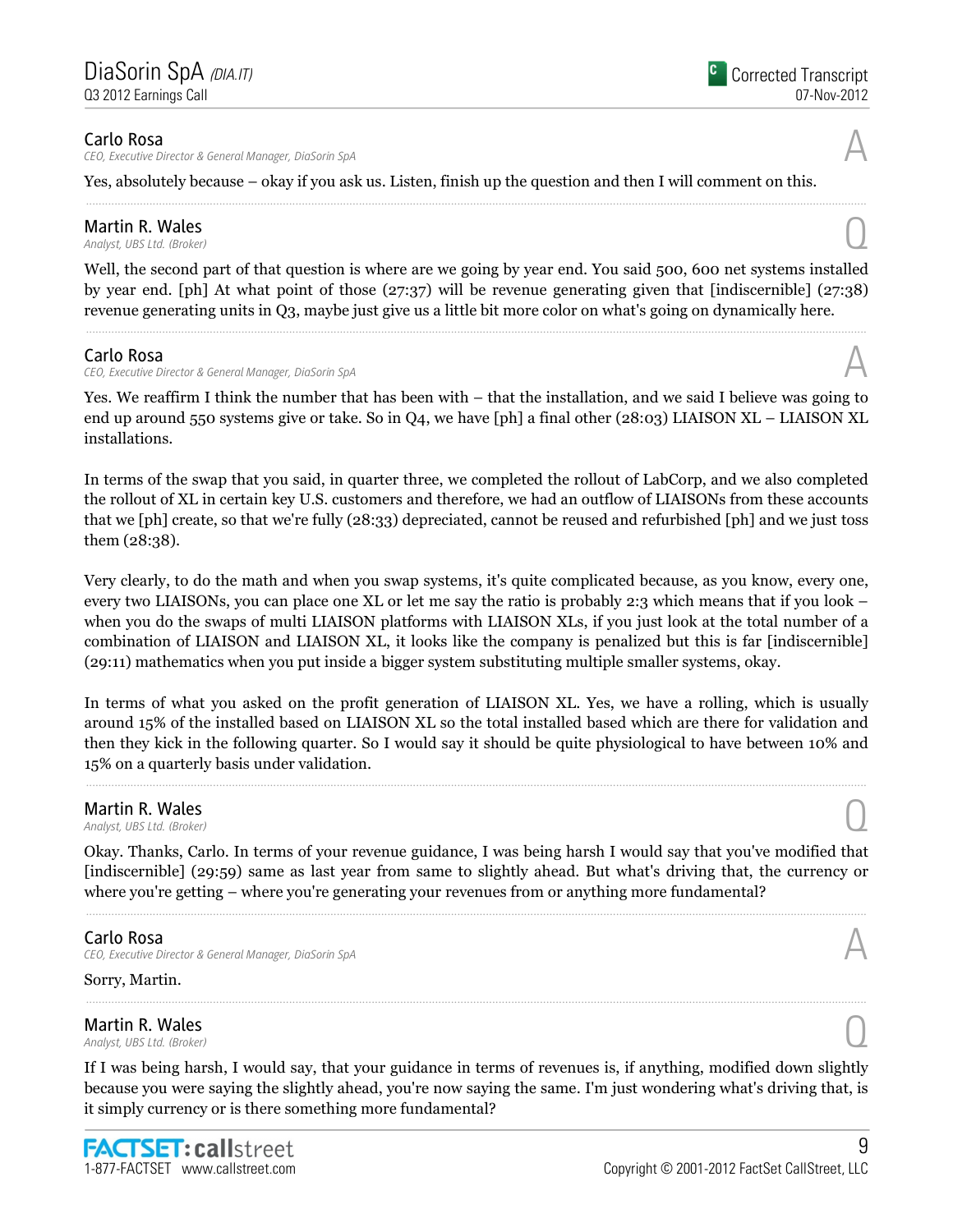CEO, Executive Director & General Manager, DiaSorin SpA

I think the unpredictability to be honest with you in the current economic environment especially in Europe and therefore, as you know, I'm a realistic conservative guy, and I want to anticipate to the investors what I see as we speak. Unfortunately, as we have the opportunity, I believe, to discuss in the past, these days a good month or a bad month don't mean anything to the trend.

This is the visibility I have on revenues as we speak. What I think is worth noting though is that the – one of the biggest concerns that I think some investors have expressed in the past are related to the profitability of the business in absence of Vitamin D or with the decline in Vitamin D has been proven wrong because notwithstanding as I said that again the 20% Vitamin D decline. The company enjoys an EBITDA margin which is 41.7% and [indiscernible] (31:50) 22%. So I think this is it.

**Martin R. Wales**<br>Analyst, UBS Ltd. (Broker) **Martin R. Wales**  $\bigcirc$  **Q** analyst, UBS Ltd. (Broker)

Okay. Look, I'll go back in the queue and let other people ask questions. Thanks.

Carlo Rosa CEO, Executive Director & General Manager, DiaSorin SpA

Okay, thank you.

Operator: Your next question is from Peter Welford of Jefferies. Please go ahead.

Peter J. Welford<br>Analyst, Jefferies International Ltd. Peter J. Welford  $\bigcap_{\text{Analytic}.\text{A}\text{radius}$  is international Ltd.

Yes, thank you for taking my questions. I have three please. Firstly, just on the dividend, can I just confirm that the extraordinary dividend will have no impact at all on the ordinary dividend policy that will be announced with the full year 2012 results I guess next year?

Secondly, then just on molecular diagnostics, now that you've got sort of launched with the platform there, can you sort of give us any of your initial feedback I guess from after consolidating the NorDiag business? I'm thinking particularly with regards to the U.S. and some of the business you mentioned where that has now come online. Have you sort of seen any or so far any early sign of interest in that line?

And then thirdly, just on the outlook again that Martin was mentioning. Can we just confirm whether or not the in line outlook, is that on a euro basis or is that on an organic local currency basis excluding the impact of foreign exchange? Thank you.

### Carlo Rosa

CEO, Executive Director & General Manager, DiaSorin SpA

Okay. On the dividend is a very quick answer. It does not or it should not have any impact on our ordinary dividend. So we would continue with it and [indiscernible] (33:30) ordinary dividend is 25% of net earnings, and we will continue like that.

As far as molecular diagnostic is – let me just answer two questions you had. First one is a consolidation NorDiag [ph] down (33:50) – we've done it. The manufacturing has been moved to Ireland. So the products, as we speak, have been – are manufacturing in Ireland, and we're in the process of – we're completing the reorganization

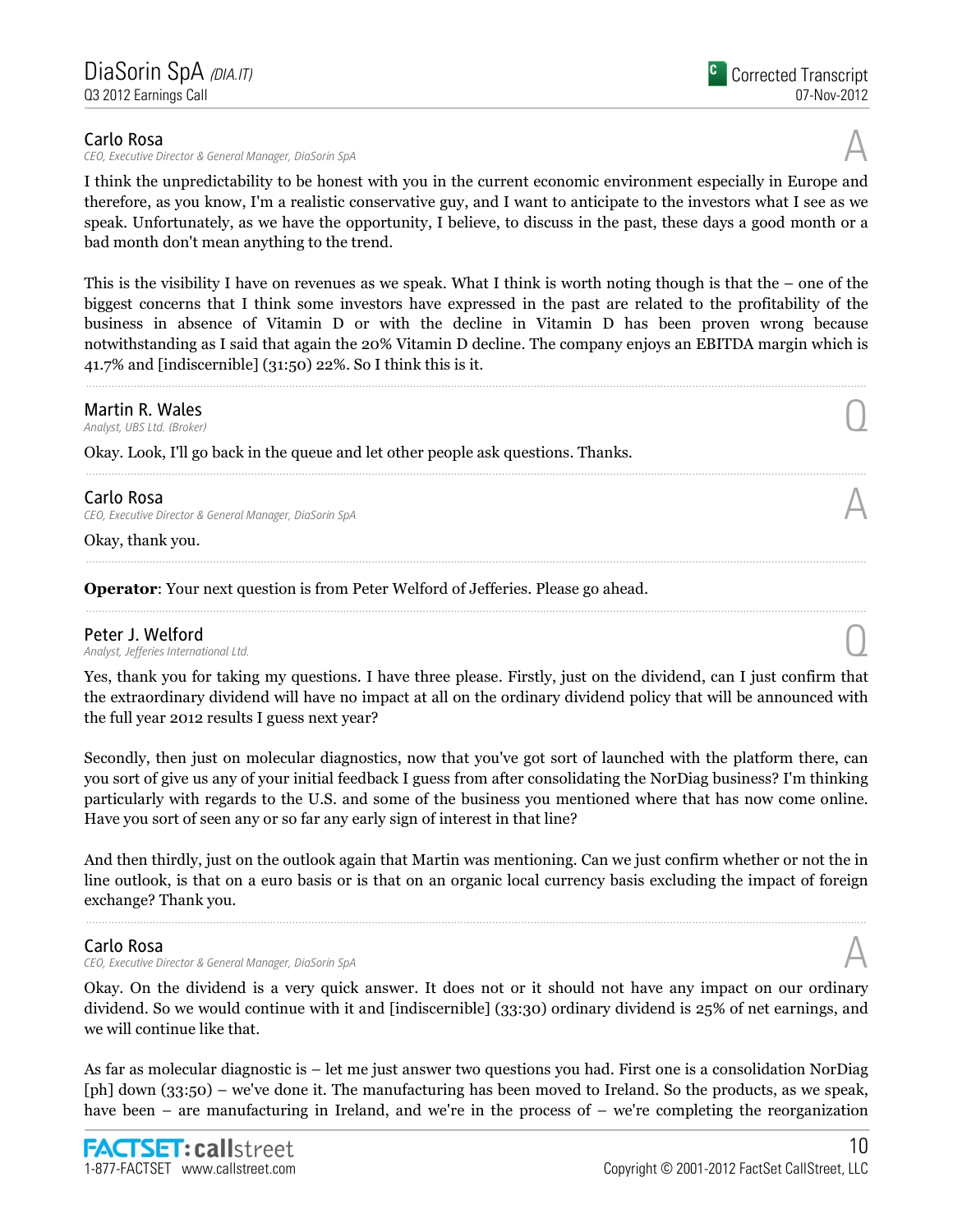which will leave us with no more than four people in Norway, which are the R&D people which are contributing now to the new product which is a development of the new platform, the consolidated platform for molecular diagnostics.

As far as launching the product, there are two components to this. There is a U.S. business I was discussing, is an extraction business. It's a business that NorDiag had developed. To be honest with you, my intention was to just close it because I thought it didn't make any sense. But when we look into it, we understood that there is an opportunity in those HLA labs. And therefore, we decided to invest. We are hiring a dedicated small sales force, but we continue – but we believe is a very nice opportunity there.

As far as the new products is a little early because I think we have scheduled the first 20 installations, but they are [indiscernible] (35:09) these days. So, sorry, but we will comment on it probably and for sure on the next call.

In terms of the outlook, the outlook that I'm giving you, the current exchange rate as we see it, we believe that revenue should be in line with what we had in 2011. And again as I discussed before with Martin, there is a way I see this is that the environment is very unpredictable, and so I prefer to be cautious in the way I see it.

# **Peter J. Welford**<br>Analyst, Jefferies International Ltd. Peter J. Welford  $\bigcap_{\text{Analytic},\text{Lifferential } Ltd.}$

Thank you.

Operator: The next question is from Andrew Olanow of Morgan Stanley. Please go ahead.

### Andrew E. Olanow

Analyst, Morgan Stanley & Co. International Plc Q

Hi, good afternoon. Thanks for taking my questions. A couple of things, one is that I was a little bit late to the call unfortunately. Would you mind explaining to me exactly what happened with Vitamin D in Europe in terms of the slowdown and why you feel confident that, that's a blip for of a quarter to start?

### Carlo Rosa

CEO, Executive Director & General Manager, DiaSorin SpA

In Europe, as I told you, the Vitamin D is down 15% in the quarter, okay, and 15%, 1-5. And this has been exceptional, meaning that if you look at the history of Vitamin D in Europe, we took a hit in the first quarter versus last year, but simply because last year was inflated by the fact that we had a business that we got from [indiscernible] (36:45) and we've grown the product. It was not the market and, et cetera, et cetera, which we already discussed.

And then it did stabilize going forward. And in Q3 in a couple of geographies, yes, there is a seasonal effect but we also saw some slowdown, which obviously I don't think it has nothing to do with lost business, nothing to do with anything, so I believe it is – or let me say nothing to do with change of reimbursements [ph] or other (37:13) things. We try to do probably with an exceptional effect [indiscernible] (37:19) so I believe that Europe will go back to let's say a stable Vitamin D starting in quarter four.

Don't forget that the underlying – however, if you look into the Vitamin D trend in Europe, stability doesn't mean stability at the end of the story. Stability means that as a consequence of competition, you win some, you lose some; some price erosion but increase in volume in certain geography, net-net effect of all these, it means that the business is stable which is a condition that you have not been experiencing in the U.S. or in Australia for a very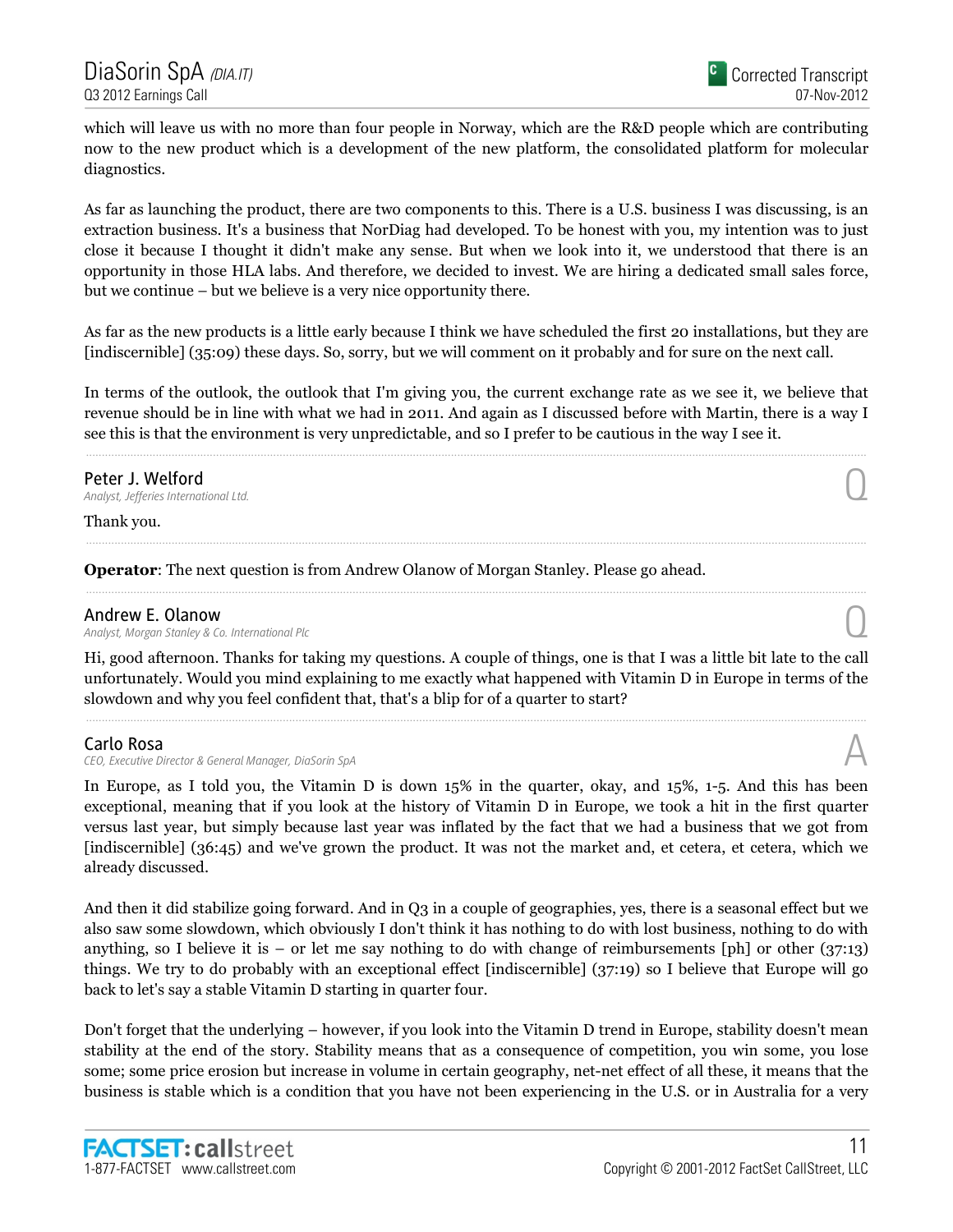simple reason. For those markets, volume already got so high to 20% penetration that is not driving the growth any longer. So this is what we discussed during – regarding Europe.

**Andrew E. Olanow**<br>Analyst, Morgan Stanley & Co. International Plc Andrew E. Olanow<br>Analyst, Morgan Stanley & Co. International Plc  $\bigodot$ 

And then can I ask you looking at your Vitamin D – sorry, your CLIA ex-Vitamin D growth, it's obviously been very strong for the sum of this year. Is it safe to assume that the growth that you've gotten is not generated by the new products that you've gotten approved in stool testing and infectious diseases and in bone metabolism, and that instead that's just XL placements and if so, what kind of bolus of growth are you expecting and when do you expect that to come through from the products that you've launched in Q1, Q2 and Q3?

### Carlo Rosa

CEO, Executive Director & General Manager, DiaSorin SpA

Okay, two questions, I believe in one. No I don't think that this is a – you can attribute this to a single product. I think that the whole line has been growing but we did [indiscernible] (39:12) in one geography and this is a comment that I made before. So it's infectious disease in certain areas whereas emerging market is oncology stuff. [indiscernible] (39:23) say in Europe but you can say that in emerging countries, we could use [indiscernible] (39:28) new business associated with this.

To be honest with you, yes, we have a strong growth with double digits but you should take in consideration that we had a strong growth notwithstanding the fact that in Europe, volumes of testing in general is clearly suffering. So what I'm saying is that if there is a stabilization of the current situation, you would expect stronger, even stronger growth of the [indiscernible] (40:03) business.

Now we are launching products by year end and throughout next year [indiscernible] (40:11). But as usual, the contribution that you get from new products usually comes six months to one year after launch because it takes time to get customers and the validation and so forth. So the growth that you see in a certain period of time is only related to product that you launched usually the year before.

### Andrew E. Olanow

Analyst, Morgan Stanley & Co. International Plc Q

And then finally, there's been a mix of interpretations according to the guys I talked to on the sell side of what analysts walked away from your molecular day with in terms of the revised 2015 guidance for the kind of revenues that you could generate given the NorDiag acquisition, and now using not just extraction but also amplification technology. Could you possibly give us a bit more specifics around where in 2015 your previous guidance of  $\epsilon_{15}$ million to  $\mathfrak{C}$ 20 million should go?

### Carlo Rosa

CEO, Executive Director & General Manager, DiaSorin SpA

You know the answer, right?

**Andrew E. Olanow**<br>Analyst, Morgan Stanley & Co. International Plc Andrew E. Olanow<br>Analyst, Morgan Stanley & Co. International Plc  $\bigodot$ 

I only ask questions; I don't know the answers yet.

### Carlo Rosa

CEO, Executive Director & General Manager, DiaSorin SpA

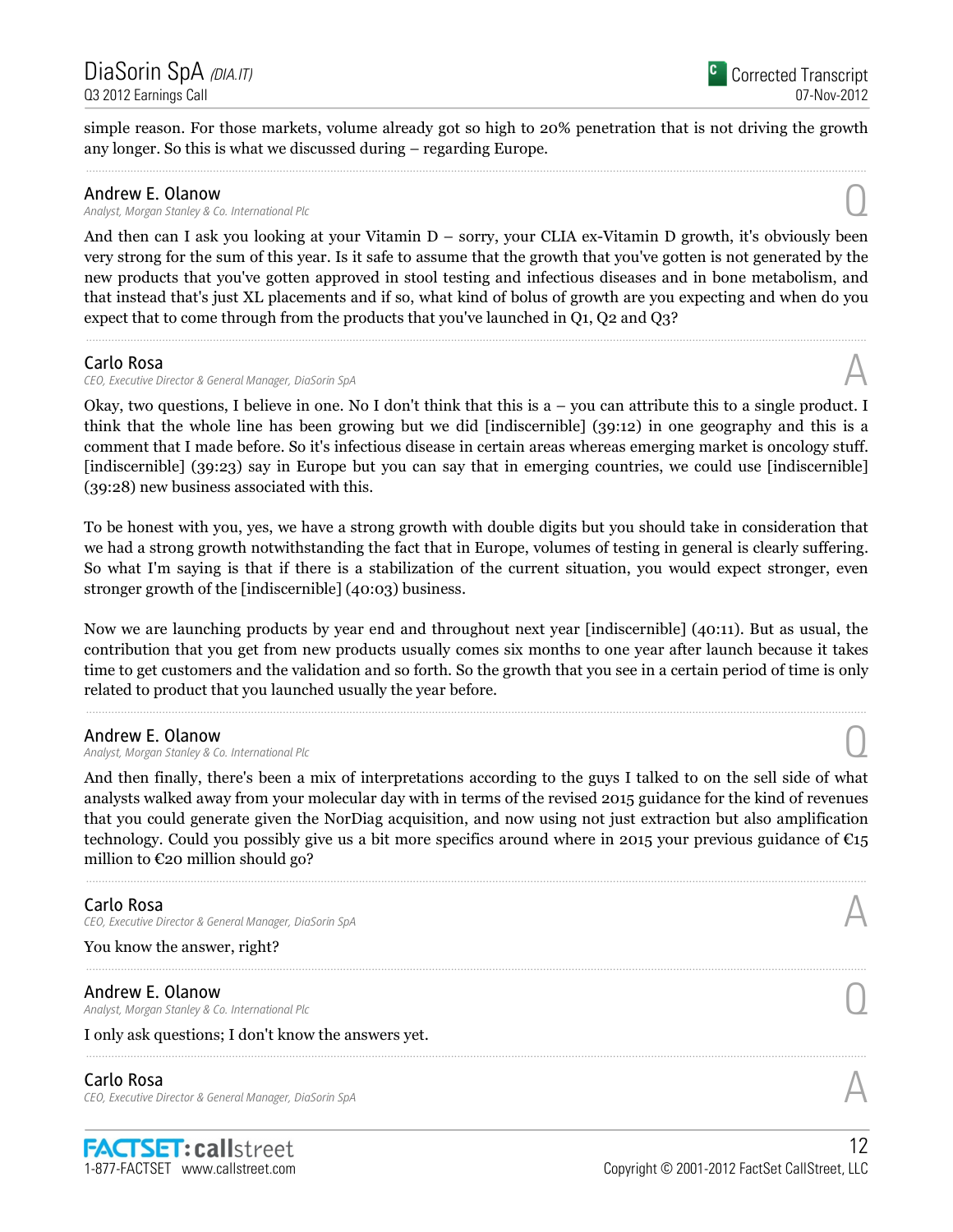Right. I can't. No, I cannot do it. If you remember, when we had a meeting there in Ireland, the intention was not to provide a guideline in firm numbers but was to provide an understanding of the features of the technology, the reason why we want to where we believe we can be successful against [indiscernible] (41:45) like PCR and then provide some expectations in terms of number of operations and so forth so that you guys could, let me say, build your own numbers.

And I believe that some good work has been done. I mean, I think, we've been good and you guys have been good in understanding what our intentions are. One comment I can make, I believe that €15 million to €20 million of the previous guidance was conservative, and I believe with the products we have and the technology, we can do better than that.

**Andrew E. Olanow**<br>Analyst, Morgan Stanley & Co. International Plc Andrew E. Olanow<br>Analyst, Morgan Stanley & Co. International Plc  $\bigodot$ 

Okay. Thanks very much.

### Carlo Rosa

CEO, Executive Director & General Manager, DiaSorin SpA

Thank you.

### Operator: The next question is a follow-up from Martin Wales of UBS. Please go ahead.

# **Martin R. Wales**<br>Analyst, UBS Ltd. (Broker) **Martin R. Wales**  $\bigcirc$  **Q** analyst, UBS Ltd. (Broker)

Yes. Molecular diagnostics, I understand it's very early days, but we have had some clarity on how reimbursement for molecular diagnostics in the U.S. is going to be going forward. This is a scenario we haven't really [indiscernible] (42:44) HLA typing plan or could you give us any detail of any plans? Have you had a chance to look at the proposed reimbursement going forward? And does that encourage you to get more involved in the United States market on molecular diagnostics?

### Carlo Rosa

CEO, Executive Director & General Manager, DiaSorin SpA

Listen, we really started this venture preparing for tough times. This has been my – my vision is that, as you know, in this world – even Obama cannot afford expensive technologies. And therefore, we prepared ourselves with times where reimbursement will get tougher than it is today. But still, we can play in this environment making a substantial amount of profit.

Now, these are general comments. So am I looking at the business from a reimbursement perspective? No. There is clearly though a positive effect in terms of acceptance of molecular diagnostic as viable technologies, absolutely yes. But again, the problem is that lots of customers cannot afford it because it's too expensive as it is today. So I believe this is the right time for us to enter the market because we are able to price these products at a good price and get an immediate acceptance by the market.

Specifically for the U.S., as you know, our strategy is limited in the U.S., meaning that, yes, there is the HLA typing business which honestly where the issue is not reimbursements, so it's a fairly rich market for refraction. And then, it's limited in a sense that we have not decided yet to bring to the U.S. the infectious disease products with just one exception, which is the CDs, the complement of the full strategy.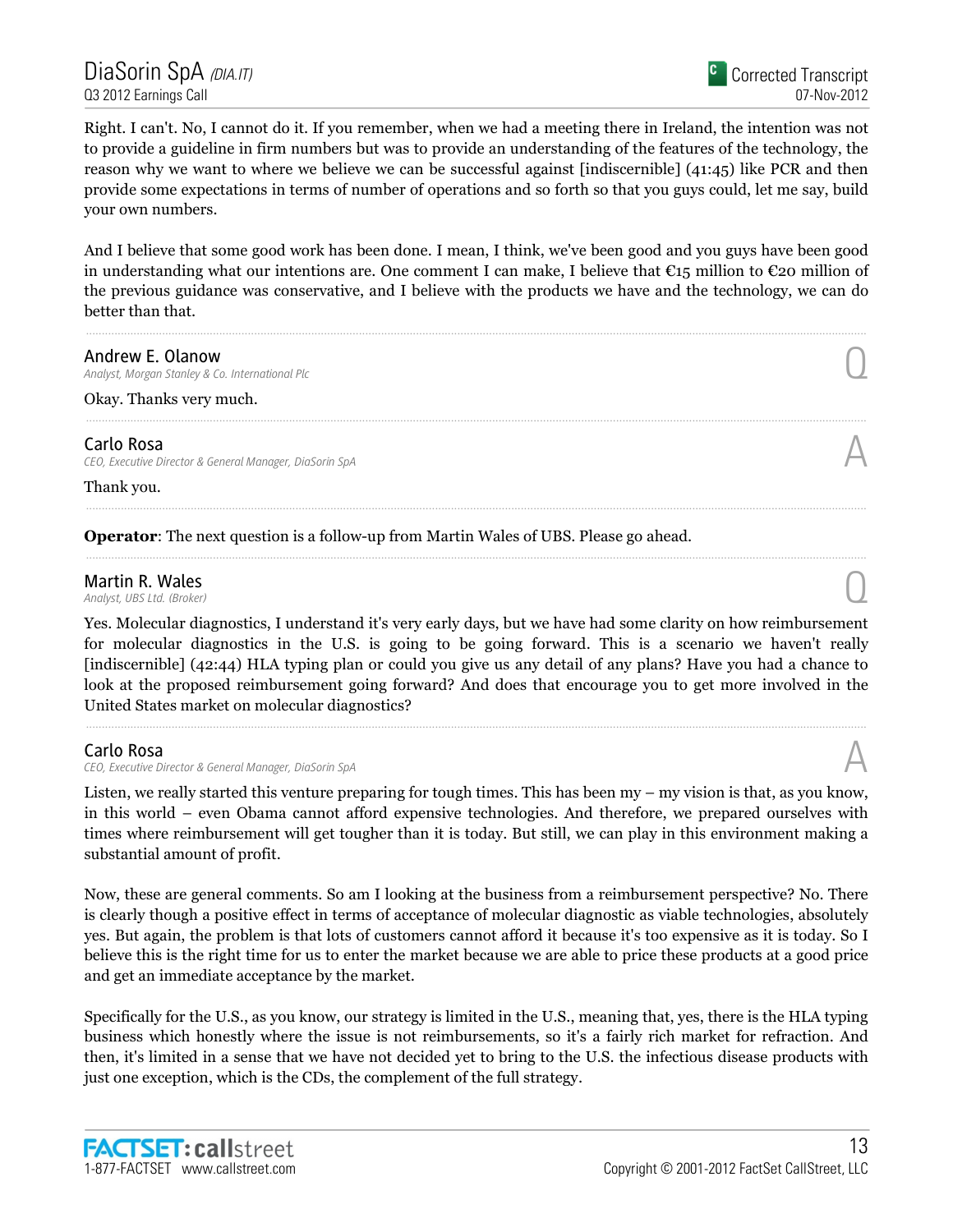DiaSorin SpA <sub>(DIA.IT)</sub> Q3 2012 Earnings Call

And these days, the significant reimbursement is good. There is a trend at the FDA level to block all immunoassays [indiscernible] (44:55) and force everybody to move to molecular. And we know this very simply because when we try to bring to the U.S. the LIAISON [ph] CD (45:04) products, we have been rejected not because we are DiaSorin but because the FDA said, from now on, we only accept molecular diagnostic product. So we give them [indiscernible] (45:15) we gain more and more consensus. However, prices have been driven and are currently driven to substantially lower levels.

# **Martin R. Wales**<br>Analyst, UBS Ltd. (Broker) **Martin R. Wales**  $\bigcirc$  **Q** analyst, UBS Ltd. (Broker)

Okay. Thank you very much.

### Carlo Rosa

CEO, Executive Director & General Manager, DiaSorin SpA

Thank you, Martin.

Operator: The next question is from Mathieu Chabert of Bryan, Garnier. Please go ahead.

**Mathieu Chabert**<br>Analyst, Bryan, Garnier & Co Ltd. (France) **Mathieu Chabert**  $\bigcap_{\text{Analytic},\text{Bryan},\text{Garnier }\& \text{Co Ltd. (France)}$ 

Yes. Good afternoon, one question on the profitability side. We perfectly understood that [indiscernible] (45:45) profitability is basically in line with Vitamin D. I wonder if you could give us some details on the profitability by geographies and especially in the emerging markets.

### Carlo Rosa

CEO, Executive Director & General Manager, DiaSorin SpA

Listen, let me try to help you out. The problem of looking at profitability in emerging markets is that you need to split the geographies between areas with actual distribution and areas where we're at. So let me first comment on [indiscernible] (46:22) assume that Mexico and Brazil and China are emerging markets, okay? Today, pricing in these geographies is in line with what you get in Europe and in the U.S.

Actually, as far as China is concerned, pricing is fairly a premium for a very simple reason, which is there are no big, private customers. So you sell to hospitals, mid-size hospitals, and mid-size hospitals usually are very good customers because small volume high price. So in terms of profitability, China is a market that is a very profitable market.

Cost of operating in China also is relatively low because it is improving but still cost of labor is lower whenever as what you would pay in Europe or in the U.S. So it's a very good profitable business for us.

Now areas where we work out distribution, I think that you need to distinguish between commodity products and LIAISON products, and let me say that the Murex line in certain areas is a commodity product, okay?

So as a commodity when you sell a commodity product through distribution, the margin is significantly lower clearly than what you get with your own business, the LIAISON business. However, clearly you don't have all the costs associated with the distribution, and therefore when it comes down to the EBITDA margin, it is clearly lower than what we have as a group but not substantially lower. I think we did comment in the past that if we just look at the EBITDA contribution of the overall Murex [indiscernible] (48:22) which is a combination of some good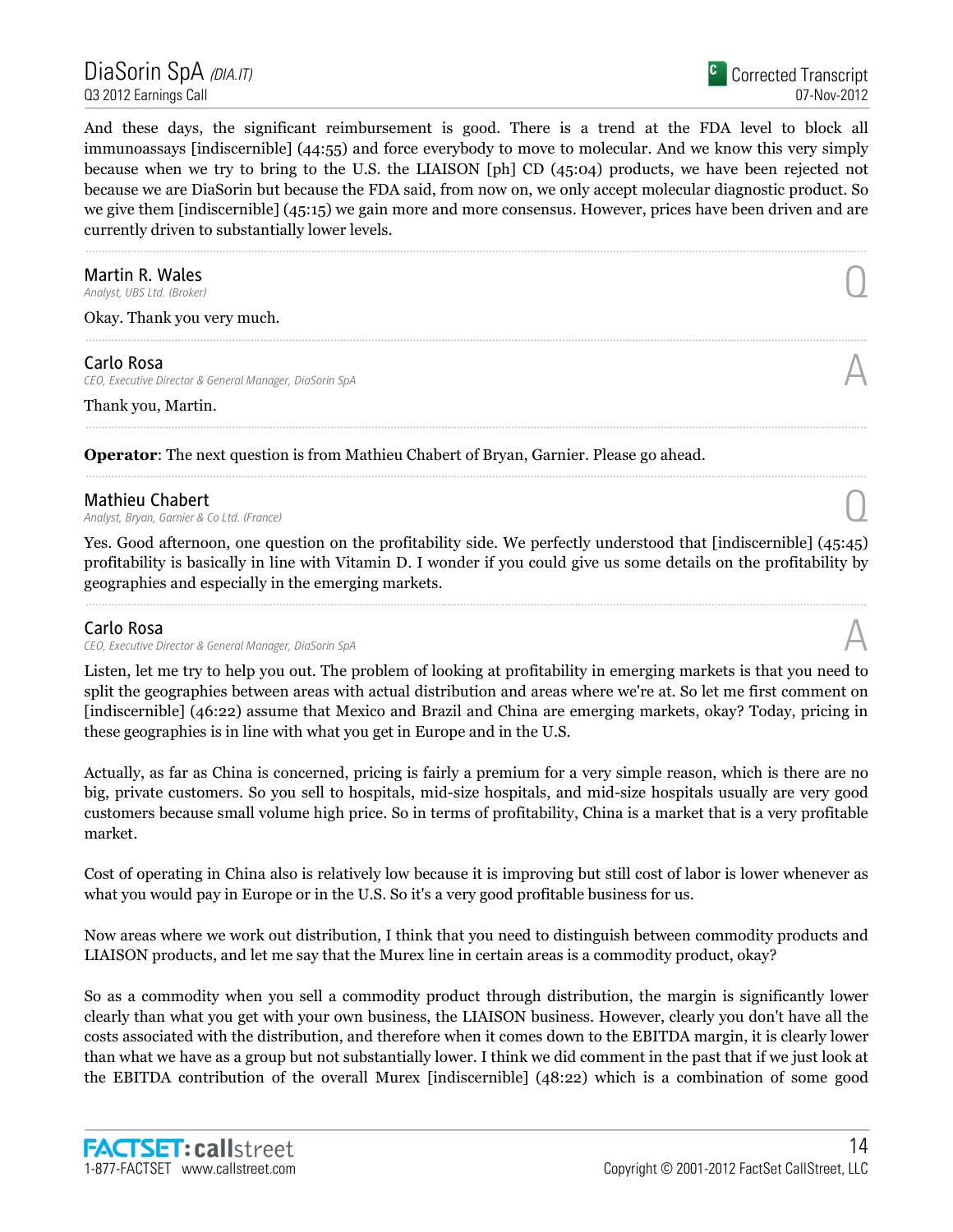business that the Chinese won and some distribution business margin which are the ones that we experience in Africa, for example. The overall contribution for Murex from this perspective is more than 30%.

Okay. So it's below what we get from the other lines but it's still a very profitable business in 2012. I hope I was able to answer to the question.

Mathieu Chabert<br>Analyst, Bryan, Garnier & Co Ltd. (France) **Mathieu Chabert**  $\bigcap_{\text{Analytic},\text{Bryan},\text{Garnier }\& \text{Co Ltd. (France)}$ 

Yes. Thanks, Carlo.

Operator: The next question is from Maura Garbero of One Investments. Please go ahead.

**Maura Garbero**<br>Analyst, One Investments Holding SAGL **Maura Garbero**<br>Analyst, One Investments Holding SAGL  $\bigcup$ 

Hi, good afternoon, and thanks for taking my questions. The first one is really a clarification on your guidance because if I look at the nine month [indiscernible] (49:12), you have EBITDA margin which is down 380 bps, and your guidance for the full year in the margin seemed in line to slightly below 200 bps below, so what should happen in the fourth quarter to basically assume that such a margin is recovering?

### Carlo Rosa

CEO, Executive Director & General Manager, DiaSorin SpA

Listen, I think that we are referring to year end 2011 EBITDA margin. So the year end 2011 EBITDA margin was a little bit north of 43%. So I think 43.2%, okay? We believe, as we said, that there is an erosion of 200 bps from that number and so we believe that by year end, we should close with an EBITDA margin which is around 41%.

**Maura Garbero**<br>Analyst, One Investments Holding SAGL **Maura Garbero**<br>Analyst, One Investments Holding SAGL  $\bigcup$ 

Right. And considering that had the nine months you are at [ph] 42%, (50:23) that would assume an improvement in the last quarter of the year.

### Carlo Rosa

CEO, Executive Director & General Manager, DiaSorin SpA

So you are talking full year. We are talking full year. Don't forget that in 2011, you're comparing [indiscernible] (50:35) because in 2011, we had, as I've said many times, Q1 and Q2 which were extraordinary. I mean we have Q1, Q2 with an EBITDA margin of 44%, 45%. I'm going by memory but it was very high.

And the reason for that, as we discussed in the past, was extraordinary level, some extraordinary events associated with Vitamin D level that went through the roof. Roche was not there with the product. There are lots of different reasons, okay. The margin then readjusted itself in  $Q2$  and  $Q3$  – sorry,  $Q3$  and  $Q4$  last year. And overall, the margin last year was 43.2%. So what I'm saying is that comparing to the 43.2%, we will end up probably a little bit north of 41% this year.

**Maura Garbero**<br>Analyst, One Investments Holding SAGL **Maura Garbero**<br>Analyst, One Investments Holding SAGL  $\bigcup$ 

Okay. Thank you.

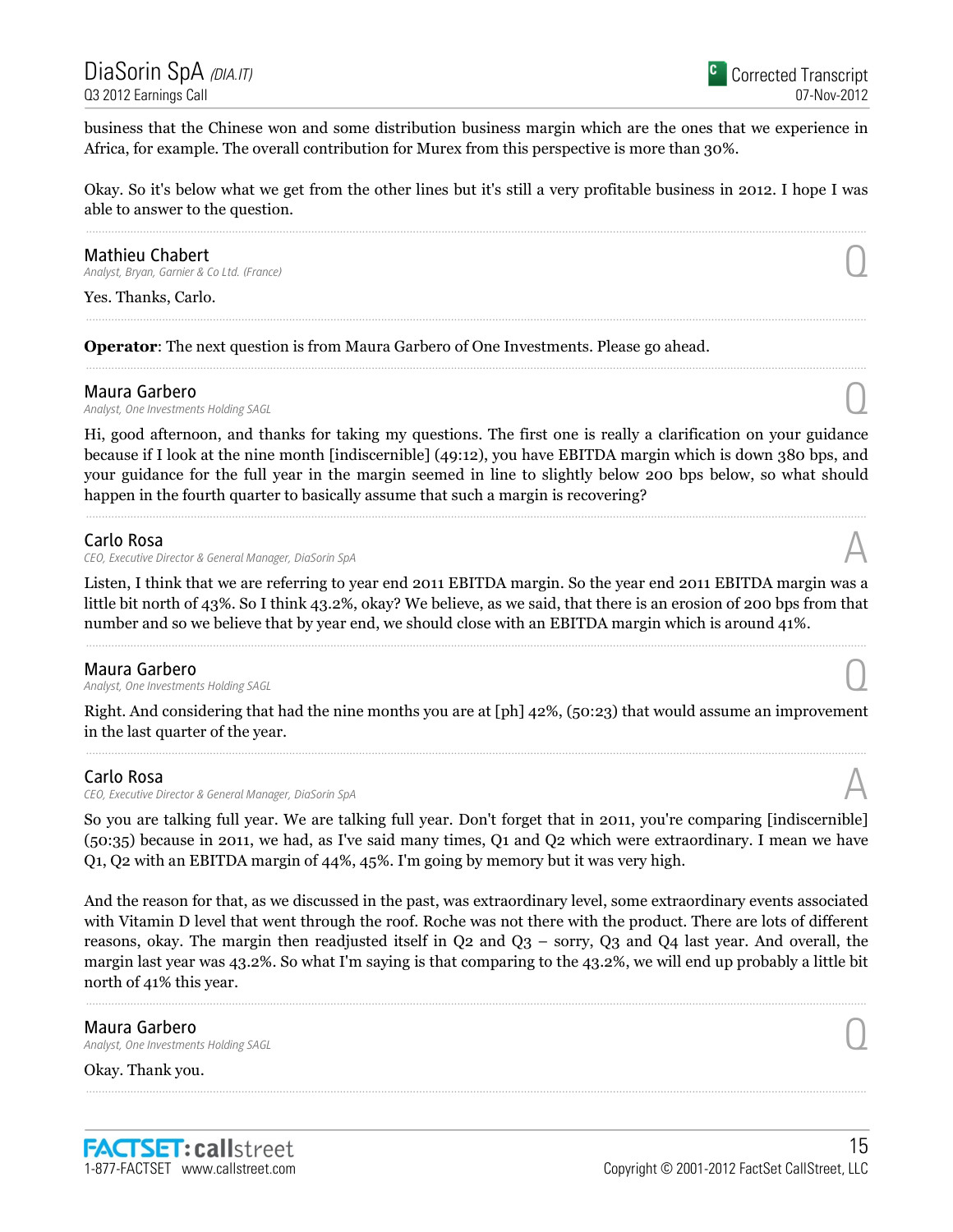CEO, Executive Director & General Manager, DiaSorin SpA

### You're welcome.

Operator: The next question is from Elisa Corghi of Intermonte. Please go ahead.

**Elisa Corghi**<br>Analyst, Intermonte Sim SpA **Elisa Corghi**<br>Analyst, Intermonte Sim SpA  $\bigodot$ 

Thanks for taking my questions. The first one regarding Aldosterone, can you elaborate a little bit on this product and the reason why you consider this launch will be a key one? And second question, I'm not sure if I've understood it properly, did you say that you were awarded business from Sonic in Germany and also you were winning back a key client in Australia? And, well, finally, did you have any ins about the kind of strategy that Roche explained on Vitamin D in U.S.? Thanks.

### Carlo Rosa

CEO, Executive Director & General Manager, DiaSorin SpA

Okay, Elisa. Let me just – so first one was Aldosterone. Aldosterone for us is a key product as we're explaining because it completes the panel that we have but it's a quick one which is the hypertension panel. So we have today a very good running business and we want to – but we have been partially about to enjoy this market because we could not provide a full solution, so [indiscernible] (52:40) will be launched in weeks to complete the panel.

And we would be able then to enjoy the full market potential for the assay. Keep in mind that Aldosterone is also a key because it allowed us to play a role into these endocrinology specialty labs where we have a lot to offer and we are present today with Vitamin D. We are present with all the other products. So these are combination of – and basically to continue to grow and serve that market as well as the ability to anchor the Vitamin D business.

Now, the second question that you had was related to Australia and Sonic, right?

**Elisa Corghi**<br>Analyst, Intermonte Sim SpA **Elisa Corghi**<br>Analyst, Intermonte Sim SpA  $\bigodot$ 

Yes, and also I didn't understand properly that – did you say that you won business from Sonic also in Germany?

### Carlo Rosa

CEO, Executive Director & General Manager, DiaSorin SpA

Yes, two things regarding Australia. In Australia, we, last year, there was the second largest lab that because [ph] of trial in (53:43) Australia – that because of prized possessions by a competitor decided to switch and move away from us and then they really experienced [indiscernible] (53:55) problems came back and we signed them up for 24 months.

And they are back starting from July with LIAISON XL and Vitamin D. Okay, so this is what I'm seeing and we've seen instances like these where – the issue is very simple. It's not that Vitamin D is a key vital assay from a clinical perspective. So, you don't die from misdiagnosis of Vitamin D.

However, if you don't have consistency of result because Vitamin D is faster routinely more than one time on the same patient, if the assay that you use is not consistent, then the doctors complain a lot to the lab because from the same patient, they will see one value, one day then three months later, they send another sample. They get a completely different value. They send another sample and get another value. And so they get a flood of complaints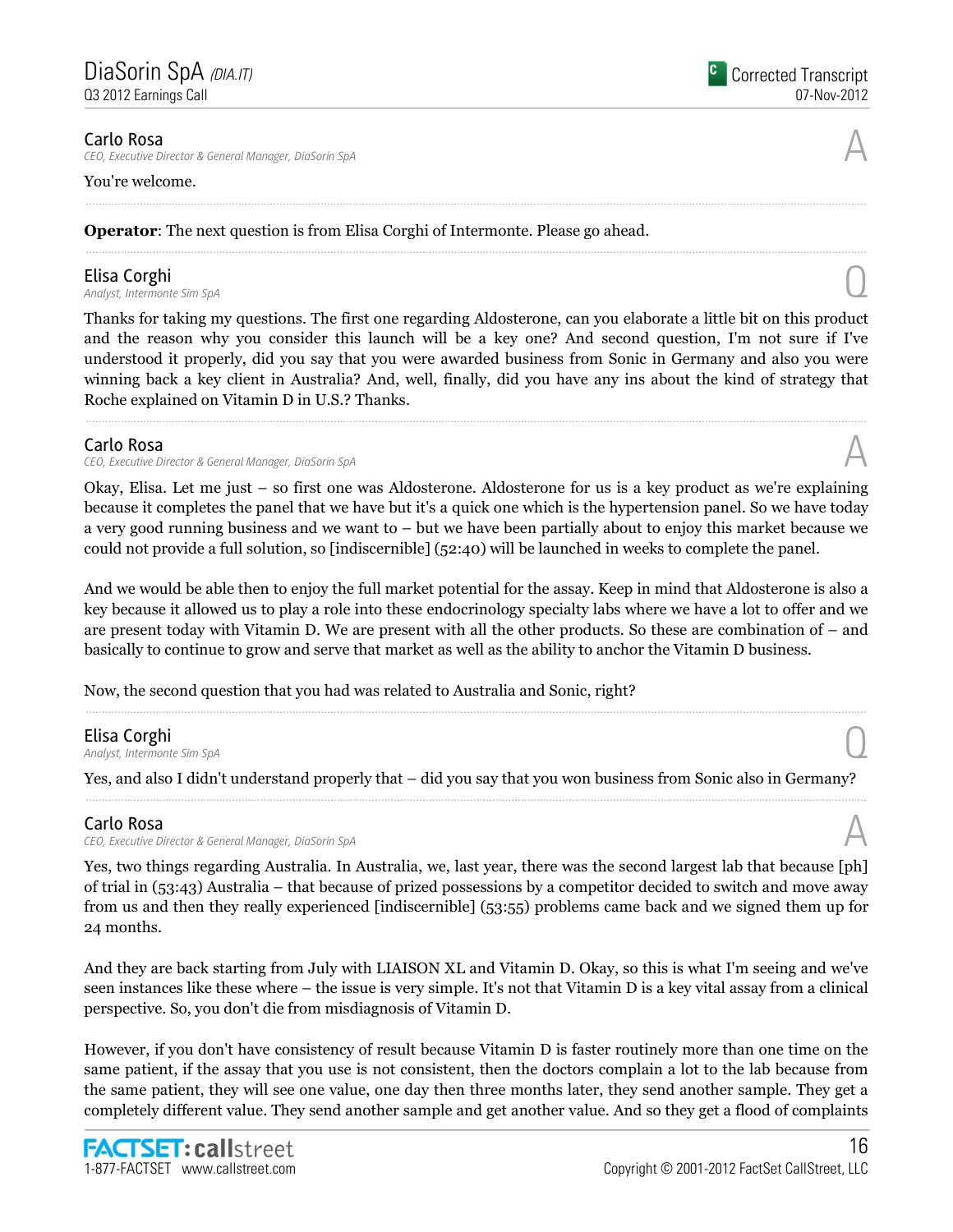coming from doctors and for that reason, they decided to come back with LIAISON because with our products, they never get a problem.

| Elisa Corghi<br>Analyst, Intermonte Sim SpA                           |  |
|-----------------------------------------------------------------------|--|
| Okay.                                                                 |  |
| Carlo Rosa<br>CEO, Executive Director & General Manager, DiaSorin SpA |  |
| Okay?                                                                 |  |
| Elisa Corghi<br>Analyst, Intermonte Sim SpA                           |  |
| Yes.                                                                  |  |
|                                                                       |  |

### Carlo Rosa

CEO, Executive Director & General Manager, DiaSorin SpA

So, this is again something we saw in Australia and something we saw also in the U.S. Unfortunately, when we get – then basically get them at [indiscernible] (55:13) price which is today the market price, which is allowing us very good margins but is below what we clearly used to sell Vitamin D.

As far as Sonic is concerned, we have won the contract for Vitamin D as stated exclusively throughout on the geographies and then we started – then we swapped all the LIAISON with LIAISON XL in the labs to do Vitamin D. They liked the platform and then we negotiated with them an expansion of volume of assays from Vitamin D to other products mainly in infectious disease area.

So there has been already a process of conversion going on in Australia, and there is a process of conversion that have started in Germany in some labs starting in quarter three and then it will move to the U.S. starting from quarter four. So my point has always been the renegotiation with these large labs have been very thankful for Vitamin D. I mean, it did cost us 44% of price concession.

However, [ph] we fortify (56:34) the relationship and we are expanding business behind Vitamin D which is the real intent, the real strategy of the company today and this is what Vitamin D is good for. Okay. So Vitamin D today is a fantastic [ph] cash cow. (56:48) As we said, still is a very profitable business for us, but the real strategic [indiscernible] (56:55) for Vitamin D is to allow us to exploit the LIAISON XL with Vitamin D and add more to the [ph] dose (57:01).

**Elisa Corghi**<br>Analyst, Intermonte Sim SpA **Elisa Corghi**<br>Analyst, Intermonte Sim SpA  $\bigodot$ 

Okay. Very clear. And can you provide an answer also on the last point which was about the kind of strategy that Roche explained on Vitamin D in the U.S., did you have any ins during the summer?

### Carlo Rosa

CEO, Executive Director & General Manager, DiaSorin SpA

To be honest with you, not much.

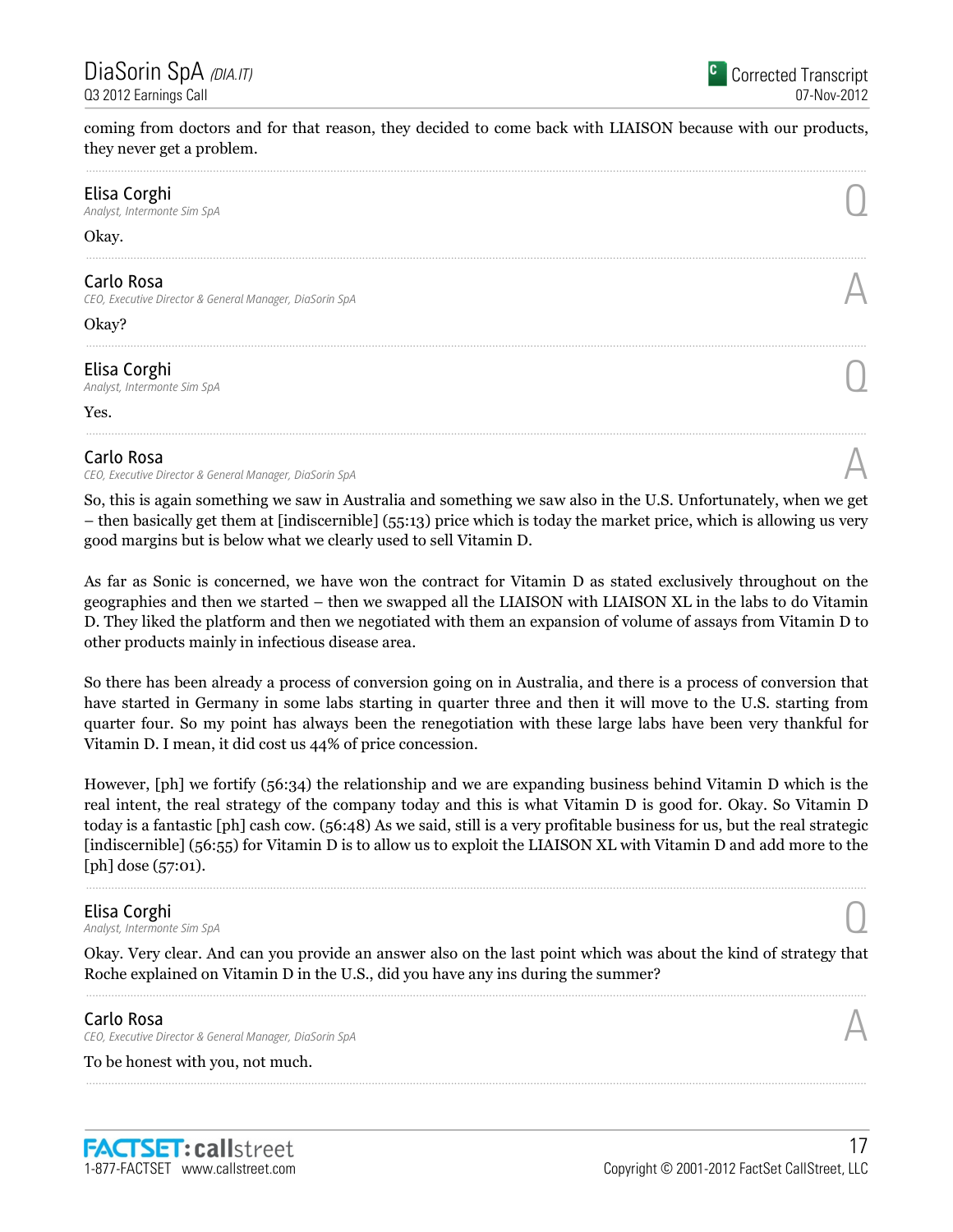**Elisa Corghi**<br>Analyst, Intermonte Sim SpA **Elisa Corghi**<br>Analyst, Intermonte Sim SpA  $\bigodot$ 

Okay.

### Carlo Rosa

CEO, Executive Director & General Manager, DiaSorin SpA

The only thing that we understand is that Johnson & Johnson which has a product approved in Europe for Vitamin D has decided not to take it to the U.S. and withdraw it from U.S. submission process. But as far as Roche is concerned, today, we have no visibility but Roche is, as I said, is very – is a company that drives quality and value.

**Elisa Corghi**<br>Analyst, Intermonte Sim SpA **Elisa Corghi**<br>Analyst, Intermonte Sim SpA  $\bigodot$ 

Yes.

### Carlo Rosa

CEO, Executive Director & General Manager, DiaSorin SpA

Okay. So I don't think we will see an effect on pricing coming from Roche.

## Elisa Corghi

**Elisa Corghi**<br>Analyst, Intermonte Sim SpA  $\bigodot$ 

Thanks a lot. Thank you.

Operator: [Operator Instructions] Mr. Rosa, there are no more questions registered at this time – sorry, there's another question from Laurent Saglio of Zadig. Please go ahead.

### Laurent M. Saglio

Founding Partner & Chief Investment Officer, Zadig Asset Management LLP

Yes, thank you for taking my question. In the number of installed base, I missed the beginning of the call but I just wanted to see if you said something. I mean it seems to me 4,605 indicates that the number of LIAISON machine has come down by 40, and XL went up by 126 in the quarter. I'm reading it correctly, correct?

# Carlo Rosa

CEO, Executive Director & General Manager, DiaSorin SpA

Yes, you are because as far as LIAISON is concerned, we had the swaps of the LIAISON based in some very large accounts. So we took LIAISON out in quarter three.

### Laurent M. Saglio

Founding Partner & Chief Investment Officer, Zadig Asset Management LLP

Okay, understood, understood. Do you think it's – for the fourth quarter, because I had in mind that at the year end, we should finish at a certain number. So, I want to see the fourth quarter, do you see this same phenomena happening, i.e., your cannibalization of the LIAISON with XL and which kind of numbers do you have in mind for year end?







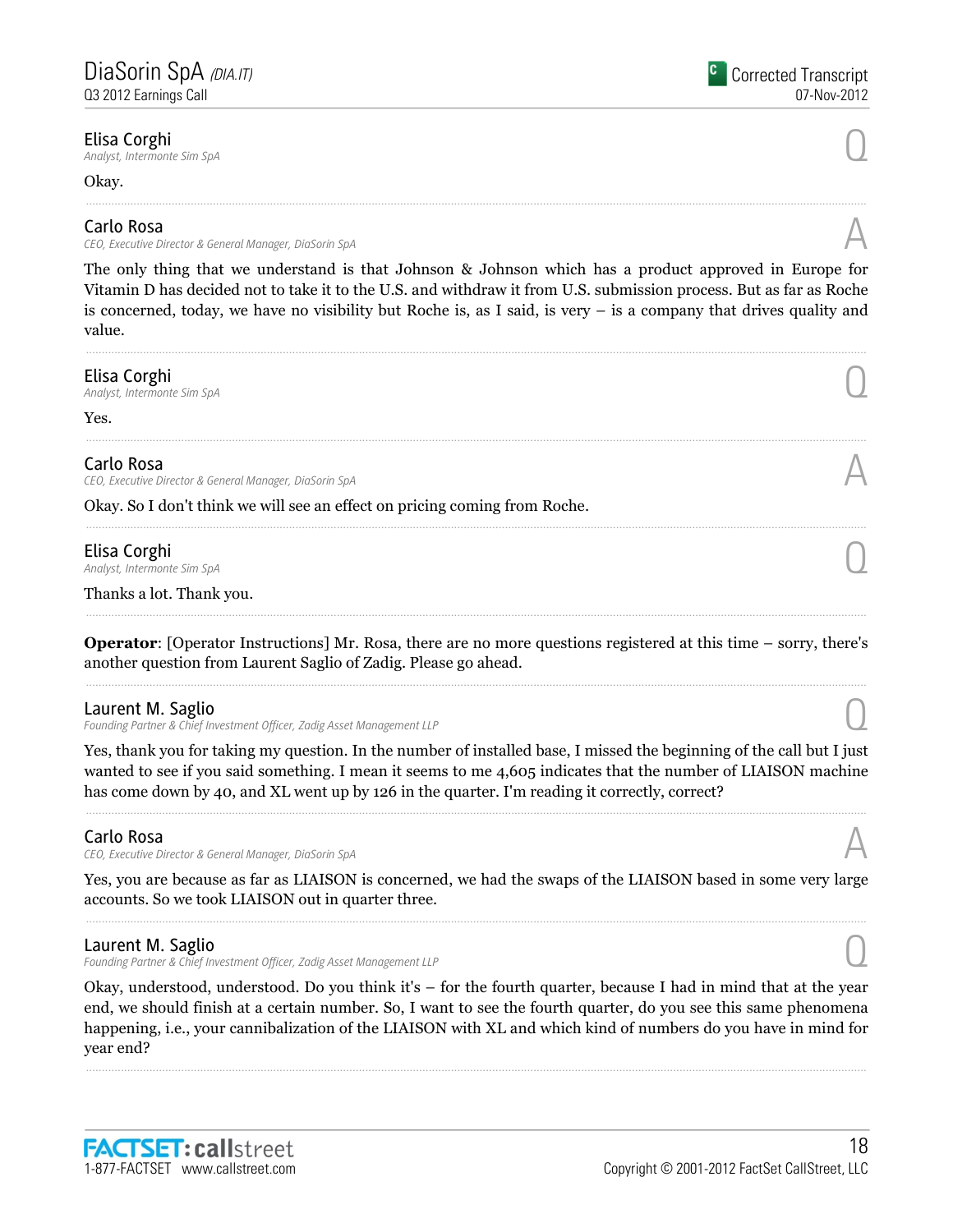CEO, Executive Director & General Manager, DiaSorin SpA

I think that by year end, we expect to take the guidance which is around 550 systems, total net systems in the market.

| Laurent M. Saglio<br>Founding Partner & Chief Investment Officer, Zadig Asset Management LLP |  |
|----------------------------------------------------------------------------------------------|--|
| Sorry, I didn't hear you very well, you said 500 and                                         |  |
| Carlo Rosa<br>CEO, Executive Director & General Manager, DiaSorin SpA                        |  |
| 50.                                                                                          |  |
| Laurent M. Saglio<br>Founding Partner & Chief Investment Officer, Zadig Asset Management LLP |  |
| 550 net sales? Net new machine install?                                                      |  |
| Carlo Rosa<br>CEO, Executive Director & General Manager, DiaSorin SpA                        |  |
| Yes.                                                                                         |  |
| Laurent M. Saglio<br>Founding Partner & Chief Investment Officer, Zadig Asset Management LLP |  |
| And with still in the fourth quarter, the LIAISON at zero or negative?                       |  |

### Carlo Rosa

CEO, Executive Director & General Manager, DiaSorin SpA

So the LIAISON should be a non-contributor, let me say. But because again, the net inflow in quarter three was heavily impacted by a couple of events and one which is last one quarter which is for a [ph] medical (01:00:32) affiliation and the other one was a couple of large U.S. accounts.

### Laurent M. Saglio

Founding Partner & Chief Investment Officer, Zadig Asset Management LLP

Okay. Okay.

### Carlo Rosa

CEO, Executive Director & General Manager, DiaSorin SpA

And keep in mind though that we probably need a discussion but every time you swap, use only XL, in terms of net installed base, you lose because you – if you have two LIAISONs, you usually put one XL and then if you have three LIAISONs, you put two. So it's not really one to two, okay? But in terms of net installed base, you lose because [indiscernible] (01:01:01) install a bigger machine and you take out the smaller systems.

### Laurent M. Saglio

Founding Partner & Chief Investment Officer, Zadig Asset Management LLP

Yes. But net-net, you sell more in terms of product into XL, right?

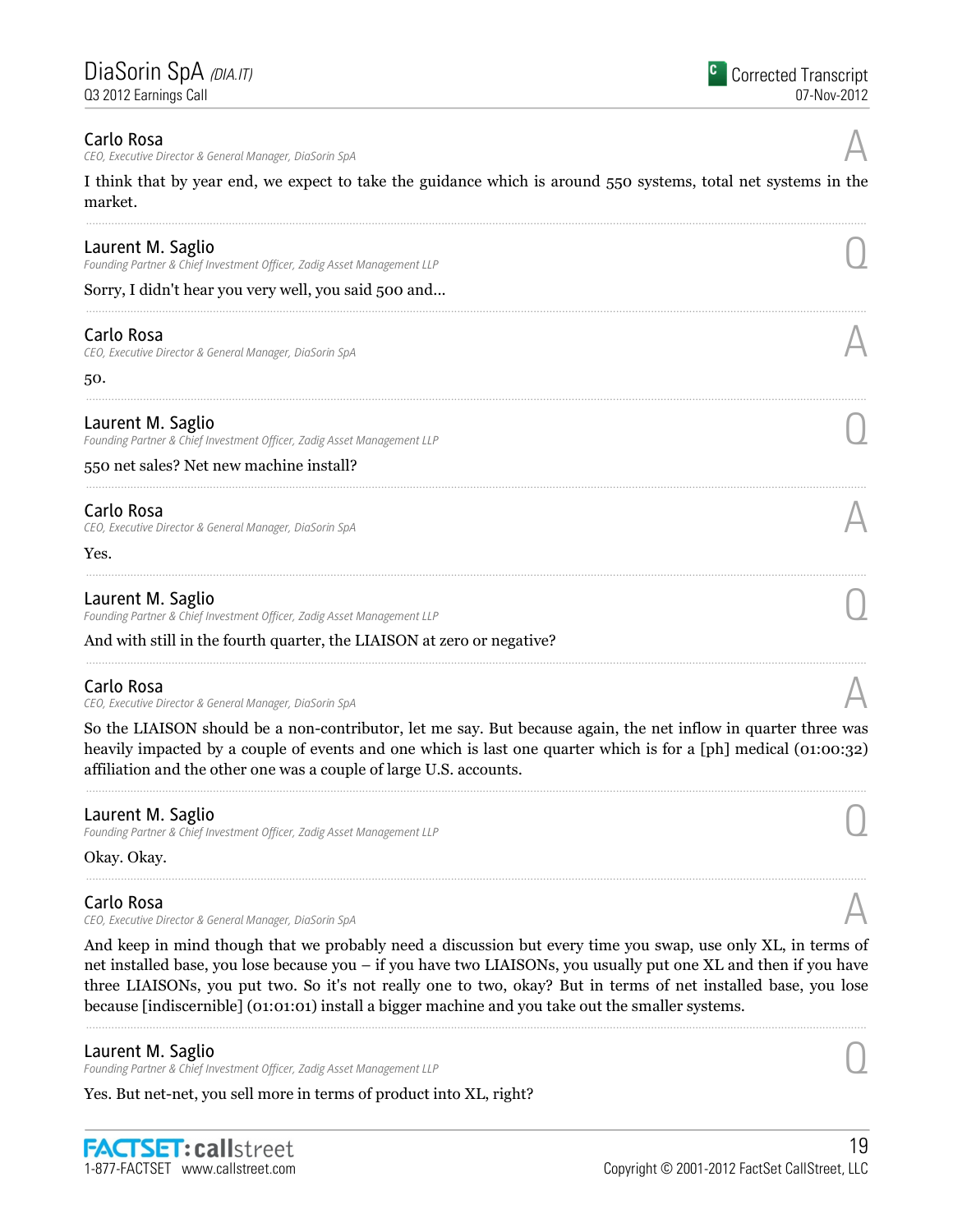CEO, Executive Director & General Manager, DiaSorin SpA

Absolutely. Absolutely. I'm saying is that the quality is very linear the way we look at installed base when we just had one box because it was net LIAISON. Now, they do have a mix of new customers, or take for example Sonic where we had to swap LIAISON a certain number X of LIAISONs with LIAISON XL, a smaller number. But then we loaded LIAISON XL with infectious disease products. So yes, if you just look at that account, you see [ph] man, (01:01:42) they reviewed the installed base but we reviewed the installed base that increase revenue. So it's a fairly

complicated way to look at the business these days. So we are providing the LIAISON XL number isolated for you to understand how the LIAISON business – the LIAISON XL business is doing and then we provide a total number, so you can do the math on its loss.

## Laurent M. Saglio

Founding Partner & Chief Investment Officer, Zadig Asset Management LLP

Okay. And on the 550 which would imply a quite – actually a very good fourth quarter contrary to what you said. You have good visibility.

# Carlo Rosa

CEO, Executive Director & General Manager, DiaSorin SpA

Yes. But not very exceptional compared to what we have done in quarter one and quarter two.

### Laurent M. Saglio

Founding Partner & Chief Investment Officer, Zadig Asset Management LLP

No, indeed. Indeed, you're right. You're right. Yes, you're right. But things are getting tougher. So the 550, you have good visibility.

### Carlo Rosa

CEO, Executive Director & General Manager, DiaSorin SpA

Yes. And again, keep in mind that, again, the 126 that we did in Q2 – sorry, Q3 had a seasonal effect because fundamentally, we [ph] missed (01:02:46) one month because August in Europe is bad.

### Laurent M. Saglio

Founding Partner & Chief Investment Officer, Zadig Asset Management LLP

Fair enough. Yes, fair enough. Fair enough. Okay. Thank you very much. Good luck. Good luck, and thanks.

### Carlo Rosa

CEO, Executive Director & General Manager, DiaSorin SpA

### Thank you.

Operator: [Operator Instructions] Mr. Rosa, there are no more questions registered at this time.

# Carlo Rosa

CEO, Executive Director & General Manager, DiaSorin SpA

Thank you. Thank you, operator. Good night.